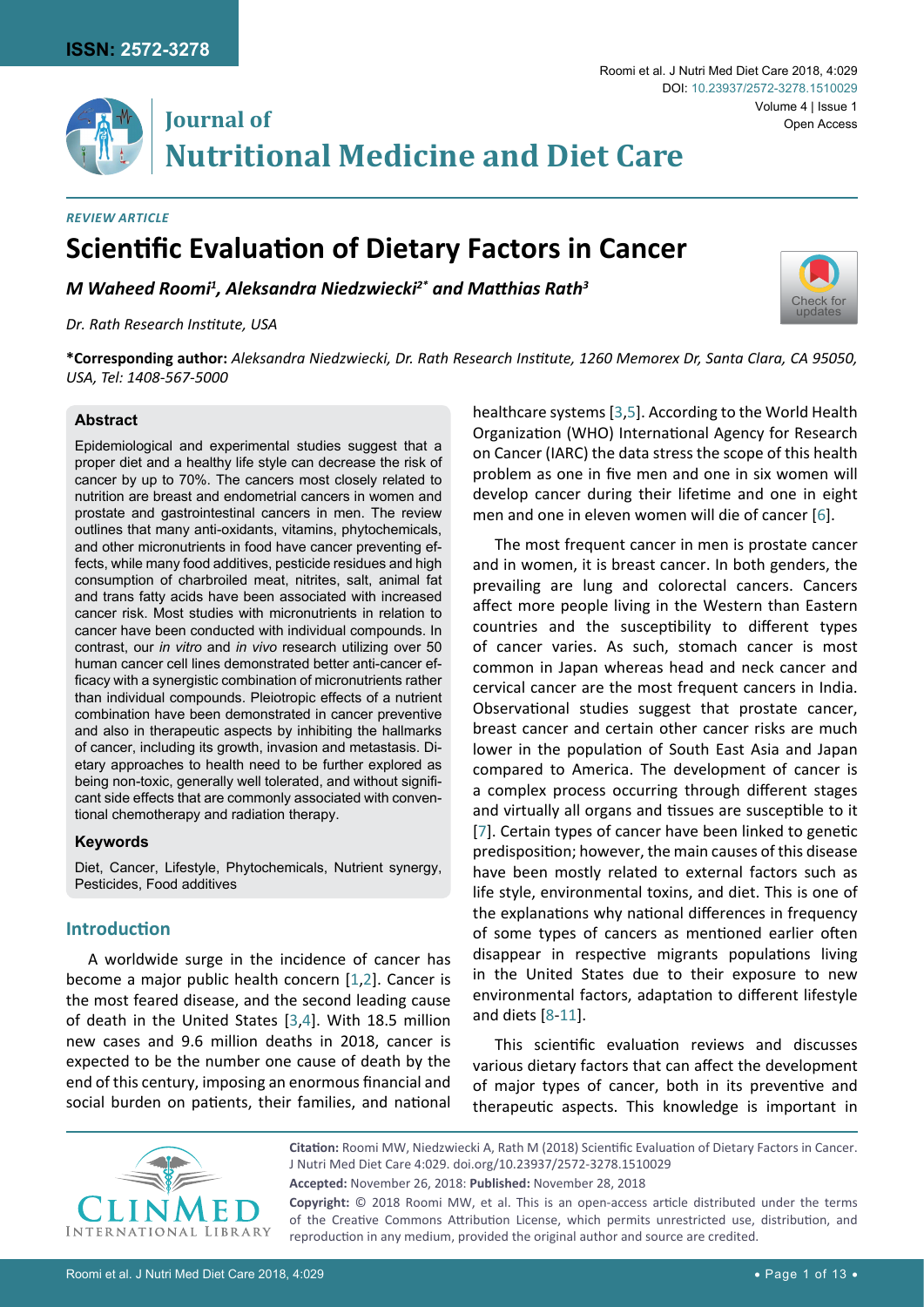making informed decisions regarding both individual dietary choices and shaping up health promoting policies.

## **Major Risk Factors**

It appears that most human cancers can be prevented since they relate to lifestyle, diet, environment, or exposure to occupational chemicals all of which can be modified. Only some cancers have viral or genetic based origins. As such, certain types of cancers, including lymphoma, leukemia, liver and cervical cancers have been linked to the viruses, namely Epstein-Barr virus, HTLV, hepatitis B and C, and human papilloma virus [[12](#page-9-10)]. Genetics has been associated with about 5-10% of all cancers such as breast and ovarian cancers (BRCA1 and BRCA2 mutations) colorectal (MLH1 and MSH2 mutations), and prostate cancer (parental mutation on chromosome 23 [[12](#page-9-10)[-14](#page-9-11)]. However, the presence of a mutated gene is not the only factor and does not assure that cancer will develop.

A surge of cancer cases observed in recent decades have been largely related to human activities ranging from individual life style changes to a global environmental impact. These factors play a role in common cancers affecting human populations not only in the industrialized countries but also in the developing world [\[15](#page-9-12)]. To this extent many cancer studies concluded that diet, smoking, obesity, betel nut use, overexposure to sun, lack of physical activity and alcohol consumption increase cancer risk. Growing consumption of highly processed food as well as expansion of commercial agriculture and animal husbandry contributed to significant changes in the nutritional value of food. Today, food consumed by large populations contains a variety of carcinogenic and mutagenic substances. They include pesticides residues, food colorants and additives, chemical components used in food processing and preservation [[16\]](#page-9-13). These in addition to the exposure to multitude toxins found in air, water and soil could damage the body cells facilitating malignant transformations.

It has been known that certain occupations are linked to increased risk of certain cancers, with the most common occupational cancer types such as lung (up to 13%), bladder (up to 19%), and mesothelioma (up to 90%) [\[17](#page-9-14)]. In many cases, it takes decades of exposure to carcinogens for the disease to surface. Among many high risk professions, the agricultural workers exposed to engine exhaust, pesticides, fertilizers, and other elements have high incidents of lymphoma, leukemia, and several other cancers. Recently, a California farmer prevailed in a law suit against Monsanto (now Bayer) challenging the development of his leukemia cancer to glyphosate contained in Round-up weed killer he had used for many years [[18](#page-9-15)]. Construction workers, car mechanics, and miners are exposed to asbestos causing

mesothelioma. In addition, [underground workers](http://www.cancer.org/acs/groups/content/@nho/documents/document/occupationandcancerpdf.pdf) are more likely to come in contact with uranium and radon, which can lead to a higher risk of cancer. It has been proven that even living in [proximity to mines](http://www.ncbi.nlm.nih.gov/pubmed/22846765) can lead to a higher risk of developing cancer, including brain cancer, mesothelioma, stomach, thyroid cancer, and more. However, the risk is that much more real for the people who actually work there. More than [13 million](https://www.cdc.gov/niosh/topics/skin/)  people in the United States are exposed to chemicals at work that can be absorbed through the skin, according to the CDC. People who work with dyes and paints, for example, are at a heightened risk for developing bladder cancer, according to the [American Cancer](https://www.cancer.org/content/dam/cancer-org/cancer-control/en/booklets-flyers/occupation-and-cancer-fact-sheet.pdf)  [Society.](https://www.cancer.org/content/dam/cancer-org/cancer-control/en/booklets-flyers/occupation-and-cancer-fact-sheet.pdf) Repeated exposure to benzidine, arsenic, and beta-naphthylamine are some chemicals that could lead to cancer with long-term use. In addition to occupation related chemicals exposure some pharmaceutical drugs and therapies (i.e., chemo and radiation therapies) are known to increase a risk and even cause cancer [[19](#page-9-1)-[22](#page-9-2)].

# **Dietary Aspects Related to Cancer**

The National Academy of Sciences, USA estimates that 60% of female cancers and 40% of male cancers are related to nutritional factors [[7](#page-8-3),[23](#page-9-3),[24](#page-9-4)]. Among two food sources in the human diet-plants and animal meats-it appears that plant-based diet is more health beneficial and could reduce cancer risk even by 30-40% [\[7](#page-8-3),[23](#page-9-3),[25](#page-9-5),[26](#page-9-6)]. For this reason, the American Institute for Cancer Research has developed dietary guidelines for lowering the risk and preventing all types of cancer [\[7](#page-8-3)], which recommend the consumption of foods mainly from plant sources with five or more servings of fruits and vegetables daily. In addition, the Guideline stresses the importance of limiting the intake of high-fat food, particularly from animal sources and emphasizes the significance of moderate physical activity, maintaining healthy weight, limited alcohol consumption and avoiding tobacco products.

Health benefits of consumption of colored fruits and vegetables have been related to the fact that they are a rich source of antioxidant nutrients, such as vitamins A, C, E, carotenoids, lycopene, the trace mineral selenium and many other compounds which can protect the body's cells against damage, slow down the malignant process and even reverse it [[27-](#page-9-7)[29](#page-9-8)]. In addition, all plants also contain numerous phytochemicals, such as indoles, isoflavones, terpenes, phenolic acids, carnosol, polyphenols and a component in green tea known as epigallocatechin gallate (EGCG). These compounds appear to be protective against various cancers based on numerous *in vitro* and animal studies which provide evidence for their potential biochemical and molecular mechanisms of actions [[30](#page-9-9)]. Also, observational studies in human populations support a relationship between a nutrient and a cancer outcome. However, a rather limited number of randomized controlled studies with individual compounds conducted so far were not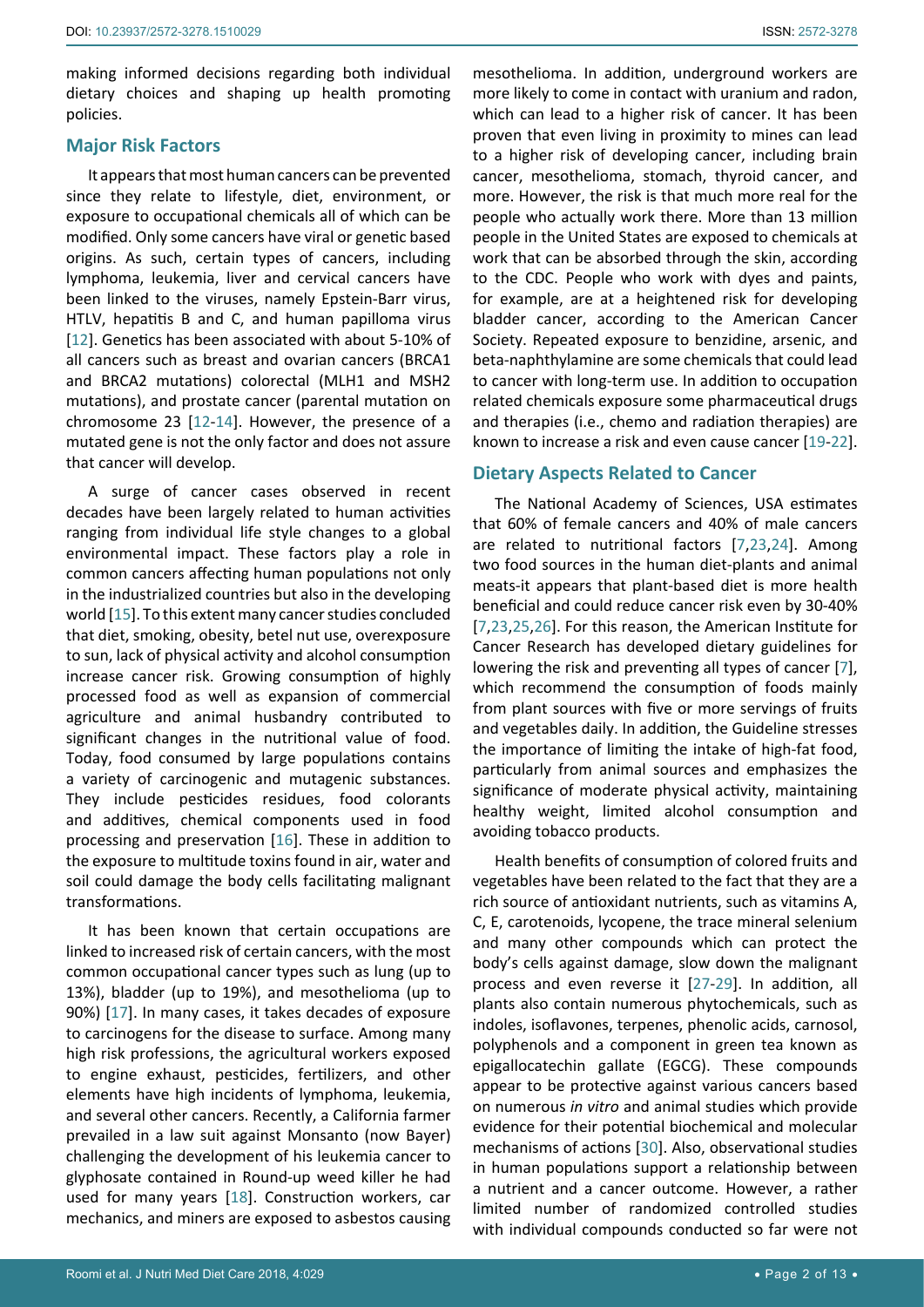always in favor of anti-cancer efficacy of some individual micronutrients or plant extracts consumed in a form of supplements [[31](#page-9-20),[32\]](#page-9-21). However, these studies were using different doses of individual components which originated from different manufacturing sources, and also in arbitrary combined formulations therefore they could not lead to definite conclusions. Certainly, more adequately designed and powered clinical trials are needed to address this important aspect. The anti-cancer effects of whole plants may be based on synergistic interactions of their numerous components, as well as the presence of still unidentified beneficial micronutrients or biological compounds, such as dietary fibers which have shown to benefit in preventing colorectal and other cancers [\[33](#page-9-22),[34](#page-9-23)].

A proper diet is important not only in cancer prevention, but also in cancer therapy. Numerous studies indicate that malignancy is accompanied by various micronutrient deficiencies and as such, cancer patients have special nutritional needs. This particularly applies to cancer patients undergoing radiation and/or chemotherapy [\[35-](#page-9-24)[37](#page-9-25)]. Studies are rather consistent in showing that optimal nutrition and micronutrient supplementation have a positive impact on toleration of these treatments by patients and reducing detrimental side effects [[38](#page-9-26)[-40\]](#page-9-27).

# **Major Types of Cancers Linked to Diet/Dietary Factors**

It has been shown that the incidence of cancer is lower in the Mediterranean region as compared to the US, UK and other European countries [[41](#page-9-28)]. This has been associated with a characteristic diet for this region which is rich in olive oil, fish, vegetables, legumes, unrefined cereal and a moderate use of dairy products. Research has shown that a type of diet or specific individual dietary components play important roles in the prevention and management of specific cancers.

## **Breast cancer**

Breast cancer is the leading type of cancer among women-at median age of 61 and it accounts for about 26% of newly diagnosed cases. Since 90-95% breast cancer cases is attributable to environmental and lifestyle factors-with diet and obesity contributing ∼30-35 and 10-20%, respectively-this provides major opportunities for nutritional prevention and intervention [\[25\]](#page-9-5). Several reports suggest that even low consumption of alcoholic beverages may increase the risk of breast cancer while a diet rich in fruits, vegetables (especially from cruciferous family), fish and poultry decreases it [[23](#page-9-3),[42](#page-9-29),[43\]](#page-9-30).

Obesity also significantly contributes as a risk factor as well as the animal fat intake. The effects of soy food rich in isoflavones which can have estrogen-like effects on the body have been not consistent in respect to breast cancer. A recent meta-analysis summarizing 14

studies showed that patients who consume moderate amounts of soy throughout their life have a lower breast cancer risk [[44\]](#page-9-16). However, several interventional studies using high doses of soy estrogens have shown changes in breast nipple fluid that would predict higher rates of this cancer [\[45](#page-9-17)].

Most experts recommend adhering to a moderate intake of isoflavones rather than using their sources as protective foods.

## **Endometrial cancer**

Endometrial cancer is the third most common type of cancer diagnosed in women. It is mostly caused by excessive and prolonged stimulation of the endometrium lining the uterus by estrogens unopposed by the hormone progesterone. This cancer is the one of the most strongly associated with obesity, which could be related to increased estrogen levels originating from its production by the adipose tissue. In addition, chronic inflammation and insulin resistance accompanying obesity have an impact of endometrial cancer [[46](#page-9-18)]. To reduce its risk women should maintain a healthy weight.

## **Prostate cancer**

Prostate cancer is the second most common type of cancer in American males. It affects men after age 55 and is more common in African-American males. Family history of prostate cancer and testosterone levels are contributing factors. Prostate cancer has been attributed to high consumption of animal fats, red meat, dairy products, and what was recently confirmed in a meta-analysis study, a high calcium intake [[23](#page-9-3),[47\]](#page-9-19). Another meta-analysis of the observational studies showed a statistically significant association between soy consumption, rich in isoflavones (genistein and daidzein) and decreased risk of prostate cancer [\[48\]](#page-10-0).

## **Colon cancer**

Colon cancer is the third leading cause of death in American males, aged 55 and above. Diets high in saturated fat, red meat, alcohol, and obesity have been associated with an increased risk of colon cancer in both men and women. Also, inflammatory bowel disease (IBD), including either ulcerative colitis or Crohn's disease, as well as consumption of refined sugars and having sedentary life style are considered a risk of colorectal cancer. Some studies suggest that high fiber intake especially from whole grains and plant based diet, and high intake of calcium and vitamin D alone or in combination can reduce the risk [[23](#page-9-3),[49\]](#page-10-1).

## **Lung cancer**

Lung cancer is the second leading cause of death in both men and women in the U.S. Its risk increases by about 50% in cigarette smokers, even secondhand smoke poses a significant risk. Other risk factors include occupational exposure to asbestos, radon, chromium,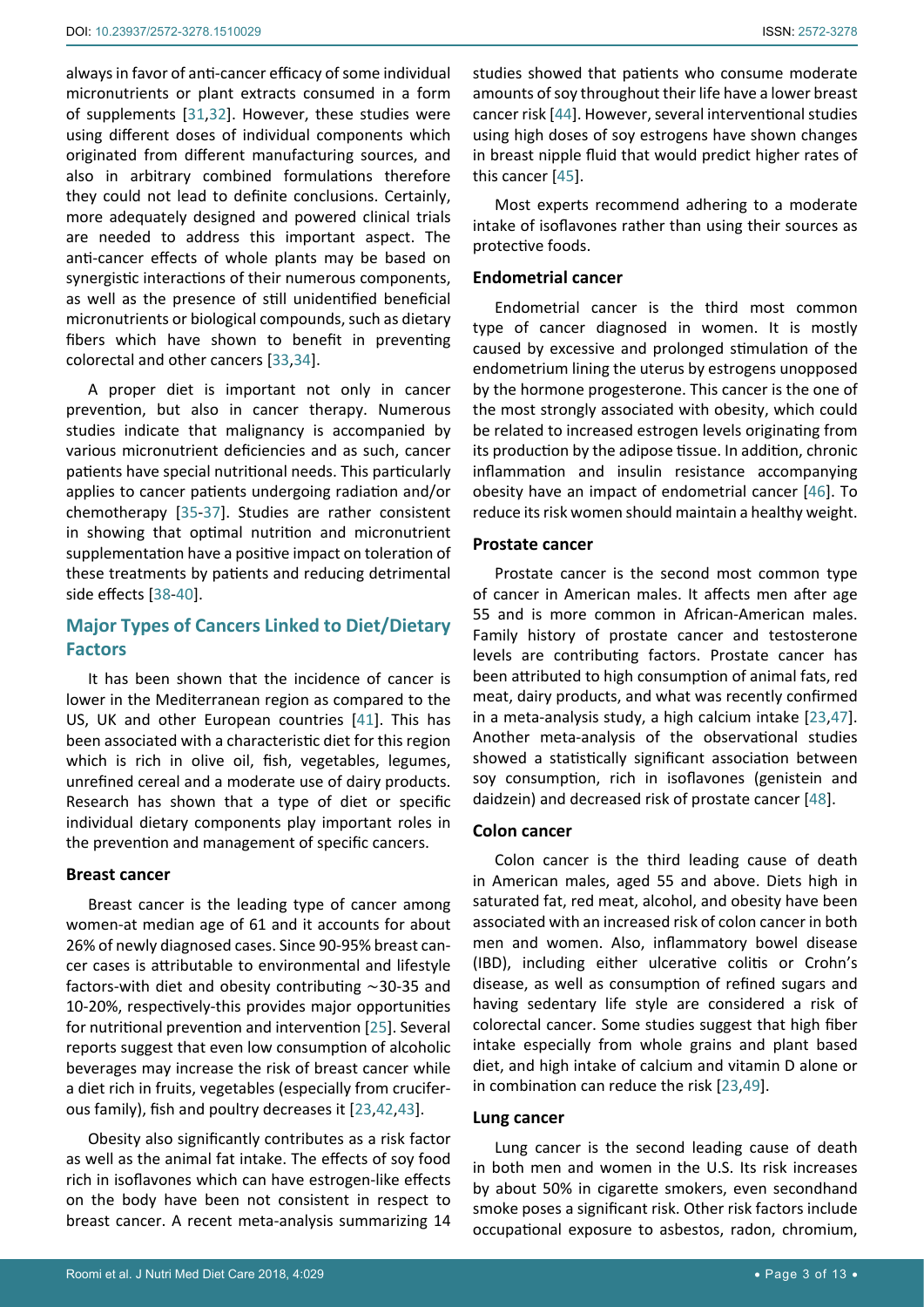nickel and diesel exhaust. The effects of vitamins in lung cancers were not consistent. Observational study (VITAL) including 77,118 participants, 50 to 76 years of age showed that intake of vitamins  $B_{6}$ , folate, and  $B_{12}$ did not affect lung cancer risk among women, however vitamin  $B_6$  and  $B_{12}$  from individual supplement sources, but not from multivitamins, was associated with higher lung cancer risk in men, in particular in smokers [\[50](#page-10-18)]. A controversy has been surrounding the effects of a high intake of beta carotene and vitamin A in lung cancer. A meta-analysis of randomized controlled trials with betacarotene supplementation concluded no effects of on lung cancer, with a slightly increased risk in smokers [\[51](#page-10-11)]. A case-cohort study in smokers and workers exposed to asbestos suggests that vitamin A may assist vitamin D in preventing lung cancer among smokers [[52\]](#page-10-19). It appears that the cessation of smoking, protection from second hand smoke, and radon exposure in addition to high intake of fruits and vegetables is the best recommendation for prevention of lung cancer [\[49](#page-10-1),[53](#page-10-2)].

#### **Oral and esophageal cancer**

Oral and Esophageal Cancer accounts for 2-3% of all cancers diagnosed in the United States. Esophageal cancer is the seventh leading cause of death in Americans with a survival rate of about 16%. The main esophageal cancer subtypes are squamous-cell carcinoma and adenocarcinoma. Over the last 30 years, the incidence of squamous-cell carcinoma has decreased in several areas of the world, but adenocarcinoma has risen by over fourfold in the US, Australia and several areas of Europe; its incidence has particularly increased in men. Alcohol and tobacco are the two major risk factors for developing squamous cell carcinomas and while tobacco and gastro esophageal reflux has been implied in adenocarcinoma cancers [[49](#page-10-1),[53](#page-10-2),[54\]](#page-10-20). Additionally, obesity also contributes to esophageal cancer. To decrease cancer risk the diet must be optimized, primarily to reduce calorie intake, monounsaturated fat and red or processed meat. Consumption of fruits, vegetables, and cereals, which are the major source of vitamins and fiber, should be adequate in the daily diet. Consumption of fried or broiled foods because of formation of heterocyclic amines must be avoided because of increasing risks of oral cancer including the salivary gland tumors. It has been shown that optimal intake of micronutrients like vitamin C, E, antioxidants, zinc, beta-carotene, and folate are effective in prevention of oral cancer [[55\]](#page-10-21).

#### **Stomach cancer**

Stomach cancer is on the decline. Its primary cause has been identified as a chronic infection of *Helicobacter pylori*. Many studies suggest that excessive salt intake in the diet, high consumption of smoked and pickled foods and processed meat can be linked to stomach cancer. Increased consumption of fruits and vegetables and a low-salt diet decreases risk of stomach cancer [[5](#page-8-1),[26](#page-9-6),[42](#page-9-29),[49](#page-10-1)].

#### **Liver cancer (Hepatocellular carcinoma)**

Liver cancer is a very aggressive cancer that has been increasing at a rapid rate. It is the third most lethal cancer worldwide. Development of liver cancer has been related to consumption of foods contaminated with aflatoxins, excessive alcohol intake and infections with Hepatitis B and C viruses [[5](#page-8-1),[26](#page-9-6),[49](#page-10-1),[53\]](#page-10-2).

## **Specific Components in Food Affecting the Development of Cancer**

Plant based diet contain many natural components with cancer-preventive properties. At the same time, modern methods of agriculture and animal husbandry apply hundreds of chemicals (pesticides, fertilizers, hormones and antibiotics) which contaminate and affect the quality and safety of food [\[16](#page-9-13),[56](#page-10-3)]. Although exposure to traces of individual chemicals may not pose a significant health risk [[57\]](#page-10-4) these agents are commonly used in various combinations and potencies and repeated exposure to them for long periods negatively affects health [\[58-](#page-10-5)[62](#page-10-6)]. Growth hormones and antibiotics used in animal farming; Pesticides and herbicides in plant-based foods; and chemical compounds such as bisphenol A (BPA) or phthalates that enter food from packaging can increase cancer risk by acting as hormonelike substances in the body. They can also become carcinogens through their cumulative effects on cellular metabolism. In addition, many synthetic antioxidants commonly used in food processing to prevent microbial contaminations, enhance flavor or prolong shelf-life can affect cancer risk [\[24](#page-9-4),[63](#page-10-7)].

#### **Dietary factors decreasing cancer risk**

The following dietary components have been associated with decreased risk of cancer:

**Antioxidants:** Antioxidants, including vitamins C, E, and A and the trace mineral selenium, have been shown to reduce the risk of several types of cancers [[27](#page-9-7),[63](#page-10-7),[64\]](#page-10-8).

**Vitamin A and beta-carotene:** Beta-carotene found in fruits and vegetables is an excellent free radical trapping agent, which provides effective protection against cancers of the lung, stomach, colon, prostate and cervix [\[65](#page-10-9),[66](#page-10-10)]. Although two of three major studies on lung cancer in smokers have found beta-carotene supplements to be associated with their increased risk of cancer [[51](#page-10-11),[67\]](#page-10-12), other studies found beta carotene and other antioxidants beneficial against lung cancer even in smokers [\[68](#page-10-13)] or having a modest preventive effect [\[69](#page-10-14),[70](#page-10-15)].

**Vitamin C:** Epidemiological studies show that the incidence of many cancers inversely correlates with diets high in vitamin C [\[71](#page-10-16),[72](#page-10-17)]. According to National Cancer Institute, vitamin C can protect against cancers of esophagus, stomach, rectum, and pancreas. It may also protect from developing cancers of breast, cervix, and lung. Animal studies indicate that even in organisms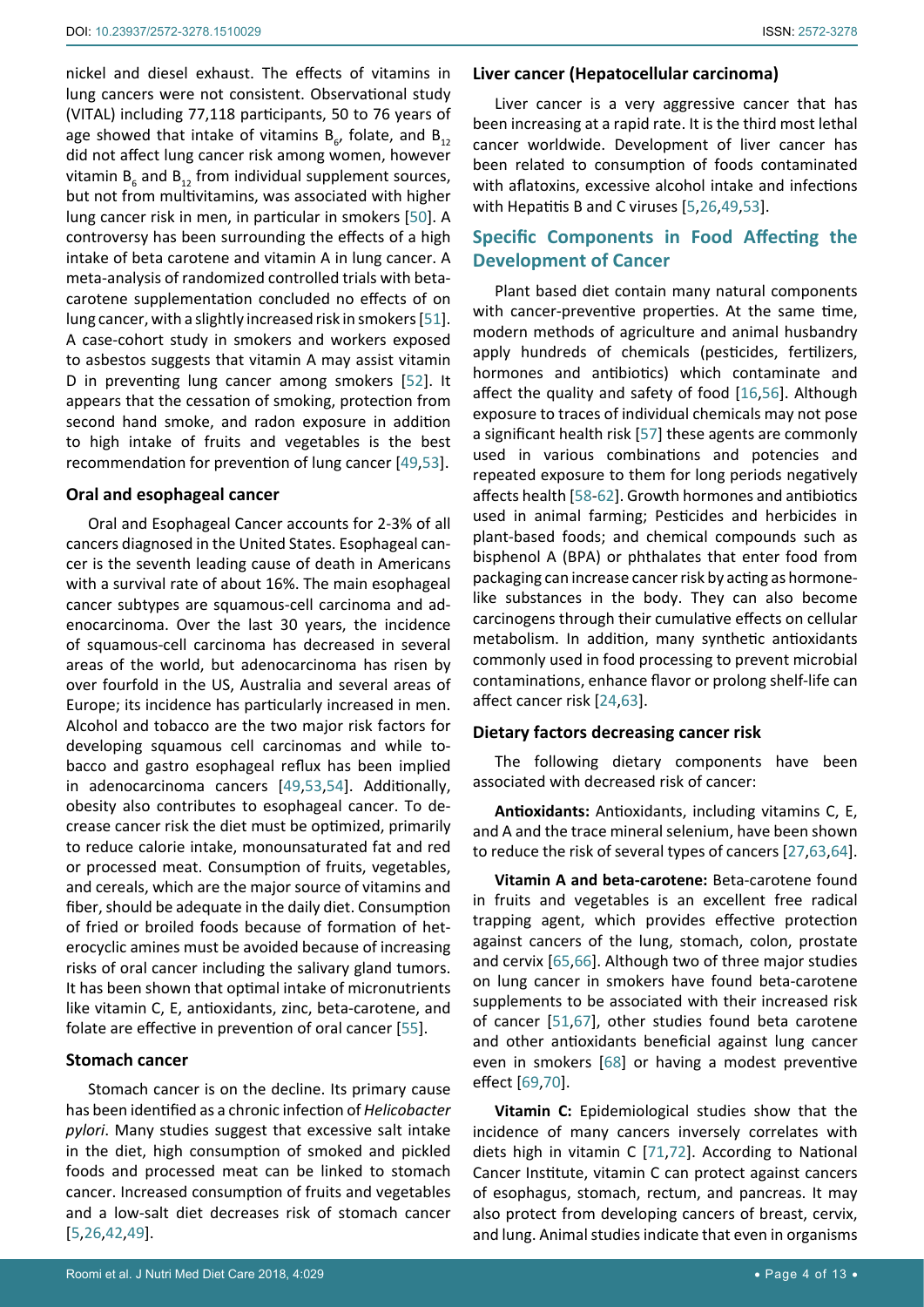internally producing vitamin C, a high intake of vitamin C delays the onset of spontaneous mammary tumors, prevents skin cancer and controls colon, kidney and bladder cancers [[73](#page-10-22)[-76\]](#page-10-23). A study using a mouse model mimicking human metabolism in respect to a lack of vitamin C synthesis and the production of endogenous human lipoprotein (a) (GULO-/-; Lp(a<sup>+</sup>) demonstrated that fewer of well-encapsulated and less invasive tumors develop in the presence of dietary vitamin C [[77](#page-10-24)]. In addition to its antioxidant functions, Vitamin C is essential for the immune system [\[78](#page-10-25),[79](#page-10-26)] as well as for neutralization of carcinogenic nitrosamines and fecal mutagens [[80](#page-10-27)]. It is important in supporting liver detoxifying enzymes and blocking the toxic effects of carcinogens, such as polycyclic hydrocarbons, organochlorine pesticides and heavy metals [[81](#page-10-28)-[85\]](#page-11-16).

**Vitamin E:** Various epidemiological and animal studies suggest the role for vitamin E especially in lowering colon cancers [[86\]](#page-11-17). Its preventive role in prostate cancer has been a subject of controversy however; some studies suggest cancer preventive effects of gamma and delta tocopherols, but not alpha tocopherols [[87\]](#page-11-18).

**Folic acid:** It has been shown that folic acid taken with other nutrients found in fruits and vegetables can reduce the risk of some cancers [[24](#page-9-4),[27](#page-9-7),[42\]](#page-9-29).

**Lycopene's:** Lycopene's are phytonutrients related to the vitamin A and beta-carotene group which are especially abundant in vegetables and fruits. Various *in vitro, in vivo* and human studies have demonstrated its role in preventing prostate and other cancers [[24](#page-9-4),[27](#page-9-7),[42](#page-9-29),[81](#page-10-28)[,88](#page-11-3)].

**Selenium:** Dietary intake of selenium has shown to lower the risk for lung, prostate and colon cancers [\[89](#page-11-19)]. Selenium affects different cancer mechanisms, including antioxidant protection, detoxification, as well as halting cancer cells invasion among others [\[90](#page-11-20)].

**Calcium:** Foods rich in calcium have been shown to reduce the risk of colorectal cancer and possibly breast cancer [[91](#page-11-21),[92\]](#page-11-22), however it may increase the risk of prostate cancer [[93\]](#page-11-23). It is suggested that calcium can prevent damage to intestinal lining cells by forming insoluble compounds with fatty acids and bile acids. It may also decrease cell proliferation in the colon lining, promote their differentiation as well as indirectly improve cell signaling in the differentiation and apoptosis pathways [[94](#page-11-24),[95](#page-11-25)].

**N-acetyl-cysteine (NAC):** N-acetyl-cysteine is a powerful antioxidant, essential in the production of glutathione. NAC can block the metastatic potential of several cancer cell lines through inhibition of enzymes that stimulate tumor vascularization. Its administration may reduce toxicity of chemotherapeutic agents [[96](#page-11-26)[-98](#page-11-27)].

**Copper and manganese:** These minerals are necessary for various cellular functions, including

optimal stability of connective tissue and free radical defense. Copper is a component of SOD antioxidant enzymes. Low tissue copper levels are found in some types of malignancies, especially the highly metastatic type. Copper salicylates can decrease tumor growth, metastases and increase the survival of animals with certain types of neoplasms [[99\]](#page-11-0).

**Phytochemicals:** Phytochemicals such as flavonoids, indoles, polyphenols, terpenes and others are present in cruciferous vegetables, garlic, onions, soy, green tea, berries, rosemary and many other plants. They have the ability to slowdown and even stop the progression of the carcinogenic process by acting at various stages of cancer development, including stimulation of the immune system, reducing inflammation, triggering apoptosis, neutralizing many carcinogens, as well as affecting hormonal metabolism in the body [[100](#page-11-1)[-103\]](#page-11-2).

**Cruciferous vegetables:** Isothiocyanates glucosinylates, indole-3-carbinol, brassinin, ascorbigen and sulphoraphane present in cruciferous vegetables, such as cabbage, broccoli, cauliflower and Brussels sprouts, can reduce the risk of colorectal cancer and other types of cancers [[24](#page-9-4),[30](#page-9-9),[88,](#page-11-3)[104](#page-11-4),[105\]](#page-11-5).

**Garlic and onions:** Active components such as diallyl sulfide, diallyl disulfide and diallyl trisulfide, have shown to reduce the risk of cancer [[30](#page-9-9),[88,](#page-11-3)[100](#page-11-1)[,101,](#page-11-6)[106](#page-11-7)].

**Soy flavonoids:** Soybeans contain quercetin, anthocyanidin, procyanidin and phytochemicals such as genistein and daidzein which have estrogenic properties of apparent benefit in combating breast cancer [[107](#page-11-8)], prostate cancer [[108](#page-11-9)] and other cancers [\[109](#page-11-10)].

**Green tea:** Tea has many polyphenols and other constituents with antioxidant and anti-cancer properties. The major anti-cancer component of green tea is epigallocatechin gallate (EGCG) [[110](#page-11-11)], but also other catechins in green and black tea extracts are effective [[111](#page-11-12)].

**Resveratrol:** Red wine and skin of red grapes contain various polyphenols, of which resveratrol has been shown to inhibit human breast, blood and lung cancers in many *in vitro* and *in vivo* studies [[112](#page-11-13)]. It is able to inhibit all carcinogenesis stages (e.g., initiation, promotion and progression) and displays other bioactive effects, including anti-inflammatory, anticarcinogenic, phytoestrogen and neuroprotective. However, resveratrol poor solubility and bioavailability is still being a challenge [\[113](#page-11-14)].

**Curcumin:** This main ingredient of Curcuma longa gives curry its yellow color. Its antioxidant and anticancer effects were demonstrated in various types of cancers such as leukemia, lymphoma, stomach, gastrointestinal, sarcoma, breast, and head and neck cancers. Among others, curcumin can slow the tumor growth, decrease angiogenesis and induce apoptosis [[114](#page-11-15)].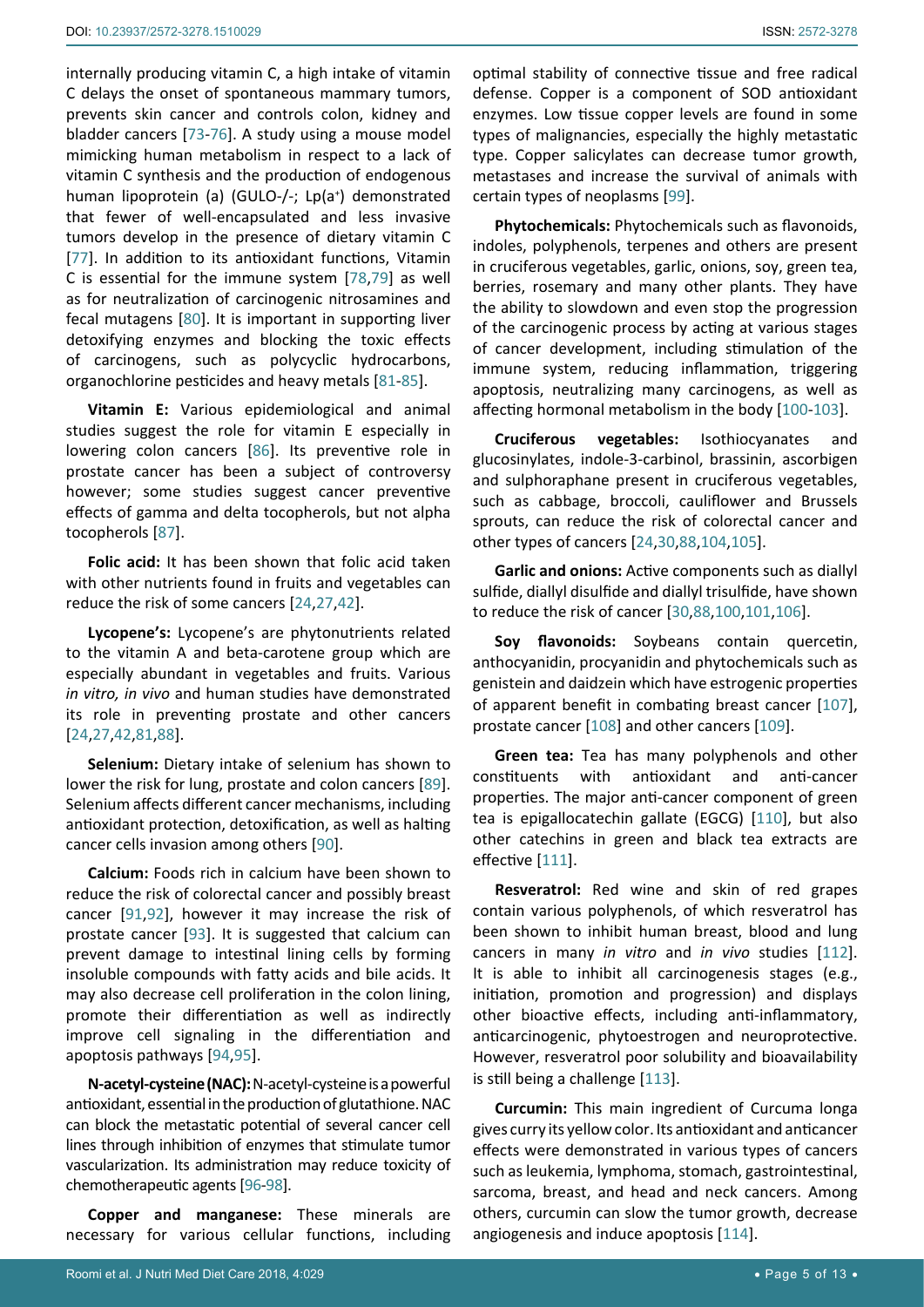**Chlorophyllin:** Is a water soluble derivative of chlorophyll which has shown strong anti-cancer activity in various *in vitro* and *in vivo* studies [\[115\]](#page-11-28).

**Berries:** Strawberries and raspberries contain a phenolic acid known as ellagic acid, effective in reducing the risk of breast and lung cancers [\[116](#page-11-29),[117\]](#page-11-30).

**Carnosol:** This and other compounds present in rosemary can help in preventing breast cancer [[118](#page-12-4)].

#### **Other natural compounds**

**Fiber:** Consumption of insoluble fiber, such as oat bran, is known to reduce the risk of colorectal cancer [[23](#page-9-3),[49](#page-10-1),[88,](#page-11-3)[119](#page-12-5)].

**Amino acids: Lysine and proline:** L-lysine and L-proline are the building blocks of collagen and elastin, the key components of extracellular matrix (ECM). Lysine is essential for life, but is not produced in the body. Lysine can inhibit collagen digesting enzymes (MMPs and plasmin) involved in cancer growth, metastasis and angiogenesis, and together with vitamin C contribute to optimal stability of ECM as an important barrier hindering cancer cells invasion and metastasis [[120](#page-12-6)].

#### **Food factors increasing cancer risk**

The following chemical compounds present in or added to food have been associated with increased risk of cancer ([Figure 1\)](#page-5-0).

**Charcoal-broiled meat:** Heterocyclic amines (HCAs) and polycyclic aromatic hydrocarbons (PAHs) generated during frying or charcoal-broiling of meat at very high temperatures are mutagenic and carcinogenic. Their consumption has been linked to stomach, colon and rectal cancers. Similarly, smoked meat contains aromatic hydrocarbons such as benzopyrenes, which are potential carcinogenic compounds [\[49](#page-10-1),[53](#page-10-2)[,121](#page-12-7)].

**Red meat:** The consumption of red meat increases the risk of colorectal cancer [[24](#page-9-4)].

**Nitrites:** Nitrites present in meat and meat products to maintain color and retard bacterial contamination are converted to nitrosamines by intestinal bacteria, which can increase the risk of stomach cancer. Fruits and vegetables rich in vitamin C can inhibit the conversion of nitrites to nitrosamines [[58\]](#page-10-5).

**Salt:** Most of the salt consumed in the diet is derived from processed food increasing the risk of stomach and throat cancers [\[49](#page-10-1),[53](#page-10-2)].

**Saturated fat and trans-fatty acids:** A diet rich in fat (saturated fats) is associated with an increased risk of cancer of the lung, colon, rectum, breast, endometrium, and prostate. Trans-fatty acids are produced during the hydrogenation process of oil and margarine [[122](#page-12-0)].

**Alcohol:** Although, moderate alcohol consumption, especially red wine, may have beneficial effects, there is convincing evidence linking excessive alcohol intake with an increased risk of liver, breast, colon, rectum, oral and esophageal cancers [\[23](#page-9-3),[25](#page-9-5)].

**Sweeteners: Saccharin, cyclamate, and aspartame:**  Cyclamate is not carcinogenic itself, but when combined with saccharin it produced bladder tumors in rats, which led to its ban in the US. Later studies showed that saccharin in high doses promoted tumors of the bladder and other sites in experimental animals. Saccharin was banned in Canada, but the controversy surrounding the consumption of this and other artificial sweeteners still exists [[123\]](#page-12-1). Aspartame sold under the brand name NutraSweet or Equal has been associated with developing lymphoma and leukemia in rats, and brain tumors. However, epidemiology studies did not find that its consumption increases the risk of cancer [[124\]](#page-12-2). Acesulfame-K, a relatively new artificial sweetener found in baking goods, gum and gelatin, has not been thoroughly tested, however it has been linked to kidney tumors [[125](#page-12-3)].

# **Food Additives, Pesticides and Herbicides and Cancer**

Wide application of artificial food additives, herbicides and pesticides has triggered decades long controversial debate regarding their negative health effects, including development of cancer. Their ubiquitous use is a billion dollar business, which does not refrain from

<span id="page-5-0"></span>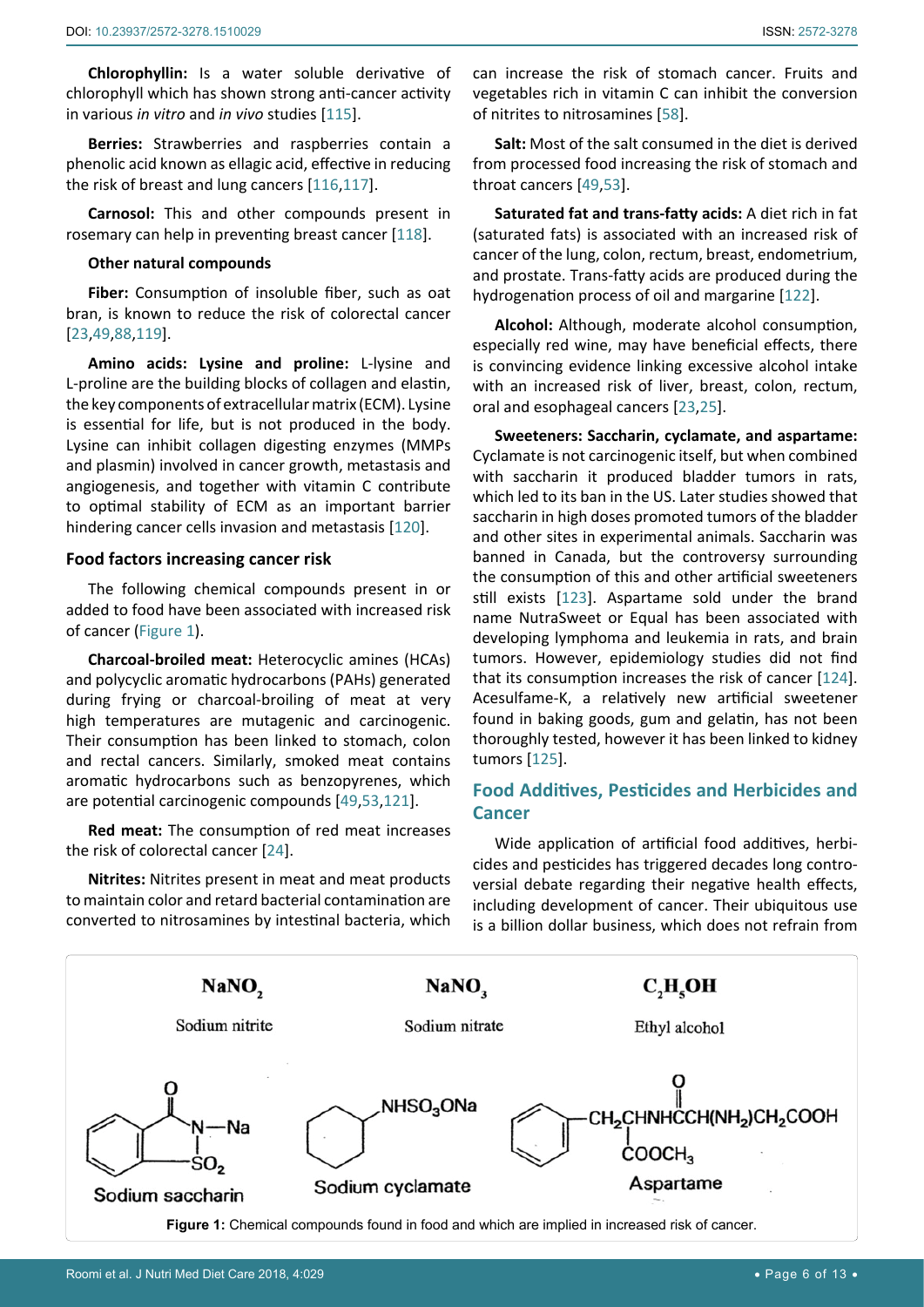using its economic power to influence regulators, politicians, media and scientists in taking a stance in favor of their products. The links of food additives and pesticides to an increase in cancer and other health problems have been surrounded by conflicts of interest arguments about the use of industry sponsored studies to pressure the regulators and deceive the public [\[126](#page-12-14)]. Most of the discussed health concerns have been related to the use of individual components in food however, every person, including children and the elderly is exposed to numerous artificial agents and their cumulative effects on human health have not been studied and are not considered in establishing regulatory guidelines.

## **Food additives**

**Butylated hydroxyanisole (BHA), butylated hydroxytoluene (BHT), propyl gallate:** Butylated hydroxyanisole (BHA), butylated hydroxytoluene (BHT), propyl gallate and others, are routinely added during food processing as preservatives and are found in cereals, chewing gum, potato chips, and vegetable oils. It has been shown that they can affect the neurological system of the brain and have a potential to cause cancer. BHA and BHT are oxidants that form cancer-causing reactive compounds in our body [\[127](#page-12-10)].

**Potassium bromate:** Potassium bromate is used to increase volume in some white flour bread products and it is known to cause cancer in animals. Even its small amounts in bread can create problems for humans [[128](#page-12-11)].

**Fluoride:** Fluoride is added to water and many dental products to prevent tooth cavities and enhance bone mineralization. As of 2008 more than 72% of the US population served by public water system has access to fluoridated water. Some animal studies have linked fluoride to the development of bladder cancer, osteosarcoma and thyroid cancers, however, the evidence is not strong enough to confirm a direct link between human cancers and fluoridation [[129](#page-12-15)].

**Food dyes:** Many commonly used colorants have been associated with dangerous side effects [[130](#page-12-16)].

**Blue #1 and blue #2 (E133**): These dyes found in candy, cereal, soft drinks, sports drinks and pet foods are banned in Norway, Finland, and France as causing chromosomal damage.

**Red dye #3 (also Red #40-a more current dye) (E124)**: After eight years of debate these dyes were banned from use in many foods and cosmetics in 1990; however, they are on the market until supplies run out. Red dye has been associated with thyroid cancer and chromosomal damage in laboratory animals. It is found in fruit cocktail, maraschino cherries, ice cream, candy, bakery products and more.

**Yellow #6 (E110) and yellow tartrazine (E102):** They are banned in Norway and Sweden. The dye increases the number of kidney and adrenal tumors in laboratory animals and it may cause chromosomal damage. It is found in American cheese, macaroni and cheese, candy and carbonated beverages, lemonade and other.

Other additives and chemical compounds find their way into the food supply through agricultural use, animal farming, or food processing, even if their use is not directly intended for human consumption.

## **Pesticides and herbicides**

Their exposure levels are regulated by the EPA in the US and by other environmental agencies internationally. However, safety levels of these powerful toxins are being determined based on the dose when they are applied as individual compounds. Many animal studies found numerous pesticides as carcinogenic, (e.g., organochlorines, creosote, and sulfallate) and tumor promoters (the organochlorines DDT, chlordane, and lindane) [\[59](#page-10-29),[60](#page-10-30)]. In humans, arsenic compounds and insecticides used occupationally have been classified as carcinogens by the International Agency for Research on cancer [\[131](#page-12-8),[132\]](#page-12-9). Human data, however, are limited by the small number of studies that evaluate individual pesticides, a lack of data for exposure to multiple pesticides, and by conflict of interests in industry-sponsored research. Epidemiologic studies, although sometimes contradictory, have linked phenoxy acid herbicides or contaminants in them with soft tissue sarcoma (STS) and malignant lymphoma [\[132](#page-12-9)]; Organochlorine insecticides are linked with STS, non-Hodgkin's lymphoma (NHL), leukemia, and, less consistently, with cancers of the lung and breast [[127\]](#page-12-10) and triazine herbicides with ovarian cancer [[128](#page-12-11),[131](#page-12-8),[132](#page-12-9)]; Organophosphorus compounds are linked with NHL and leukemia [\[133](#page-12-12)[-135](#page-12-13)]. An excessive incidence of non-Hodgkin's lymphoma (NHL) has been reported among farmers and other occupational groups working with pesticides. Some pesticides exhibit immunotoxin and genotoxic activities. Individuals exposed to pesticides have also been found to have an increased prevalence of chromosomal abnormalities including the t(14;18)(q32;q21), one of the most common chromosomal abnormalities in NHL [\[135](#page-12-13)]. The epidemiologic studies reported that the association between pesticide exposures and risk of NHL was largely limited to NHL cases with the chromosomal translocation t(14;18) [\[135](#page-12-13)].

## **Glyphosate**

Glyphosate, under a commercial name "Round-up" is the world's most widely used weed killer applied in agriculture, forestry, and domestic gardening. Monsanto and other companies have developed genetically engineered seeds that can tolerate glyphosate, allowing farmers to apply it to entire fields without destroying crops, but contaminating water, soil and endangering insects and other animal species [[61](#page-10-31),[62\]](#page-10-6). The International Agency for Research on Cancer (IARC)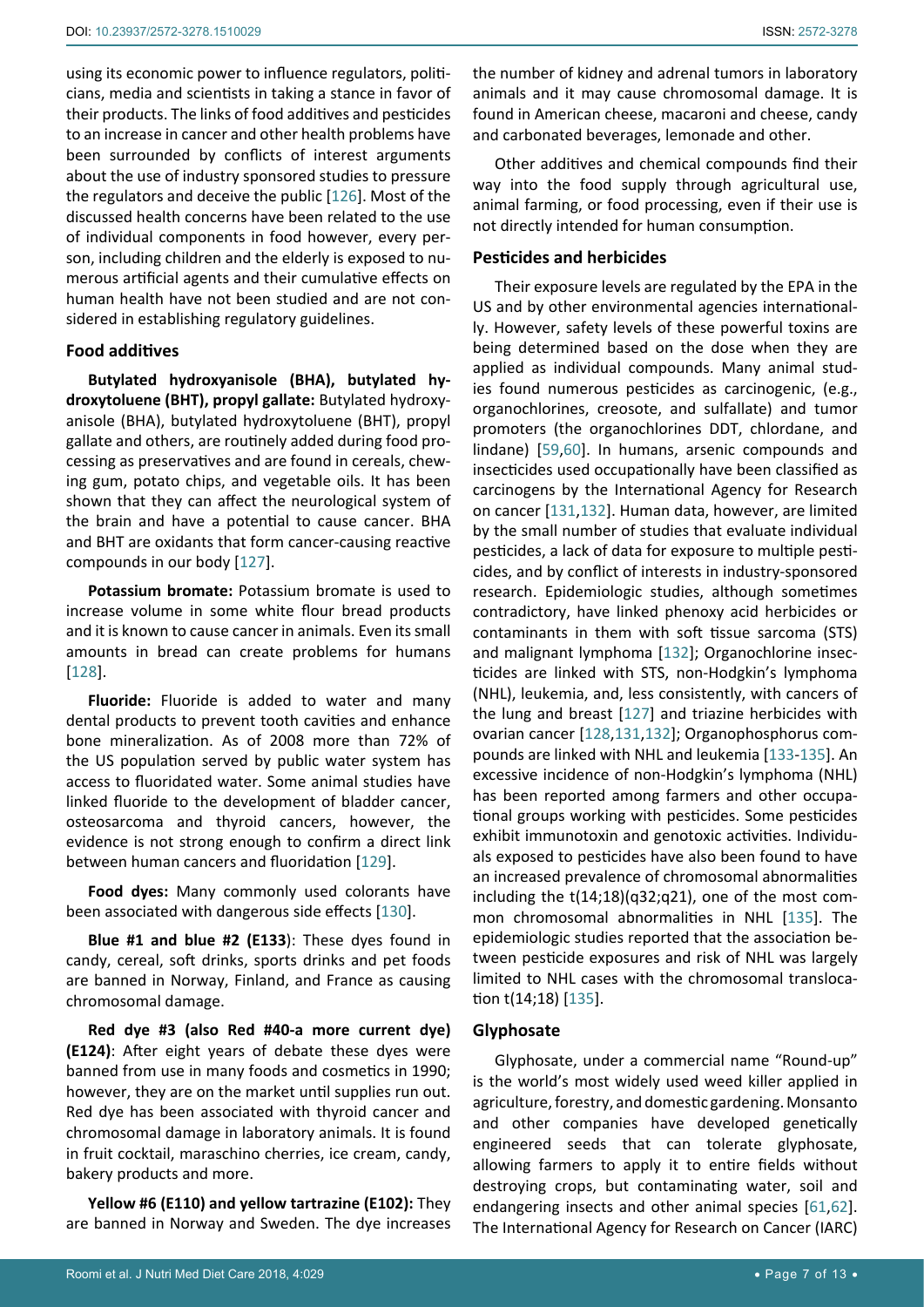concluded in 2015 that glyphosate is a "probable human carcinogen", based on "limited evidence" of carcinogenicity in humans and "sufficient evidence" in experimental animals. In three out of the four human studies of American, Canadian, and Swedish agricultural workers, the IARC panel found a link between glyphosate and non-Hodgkin lymphoma, a cancer of the immune system. Evidence from animal studies also showed a link between glyphosate and rare kidney and pancreatic cancers and other cancers [\[136\]](#page-12-24). Cell-based studies showed abnormal changes to cell DNA and cell death when exposed to even low concentrations of glyphosate [[137\]](#page-12-25). The Glyphosate-cancer-link controversy is an example of industry pressure on scientists and heavy lobbying in protecting the multi-billion-dollar agent like glyphosate. In this, Monsanto and other companies do not refrain from discrediting independent research and international scientific findings, which includes launching personal attacks in the media on scientists with an established track record and scientific credibility if they present contradictory views.

# **Possible Mechanism(s) Involved in Cancer Inhibition by Dietary Components**

Chemical carcinogenesis is a multistage process occurring over a relatively long period of time. It is a very complex process involving various interactions between genes, the environment, and cellular metabolism [\[138\]](#page-12-26). In general, there are two types of carcinogens: Those that damage DNA directly (genotoxic carcinogens) and those that use mediators in causing DNA damage (non-genotoxic carcinogens). Most of them like other xenobiotics in the body undergo extensive transformation in the liver, carried out by Phase I and Phase II drug metabolizing enzymes. Phase I components are related to the metabolism of chemicals and include cytochrome P-450 and mixed function oxygenase activity. Phase II components are involved in conjugation and detoxification process. Phytochemicals and others natural compounds mostly boost the induction of Phase II enzymes [[139](#page-12-27),[140](#page-12-28)] and inactivate Phase I enzymes. Chemical substances that affect these two enzyme systems could also modify cancer risk. They can be divided into three categories.

## **Precursor conversion inhibitors**

This category includes agents that prevent the formation of active carcinogens and includes ascorbic acid, alpha tocopherol and others.

#### **Blocking agents**

This group of anti-carcinogens prevents carcinogens from damaging cellular macromolecules such as DNA. It includes quercetin, genistein, indole 3-carbinol, but also some chemicals used in food preservation: BHA, BHT.

## **Suppressing agents**

These agents act primarily by inhibiting tumor promotion and include selenium salts, retinoids, carotenoids, BHA, benzyl isothiocyanate and others.

# **New Direction in the Application of Micronutrients against Cancer: Synergy Approach**

A modern scientific research increasingly strives to explore and harness the anti-cancer potential of natural compounds. It is represented by a research direction that aims at increasing efficacy of micronutrients through their synergistic interactions. It has been shown that such synergistically acting combinations of nutrients display pleiotropic effects against cancer by simultaneously affecting different mechanisms involved in malignancy Initial results indicating enhanced anticancer efficacy of nutrient synergy approach were published in 2003 [\[141\]](#page-12-17). To date, over 100 studies using *in vitro* and *in vivo* approaches have confirmed the multiple anti-cancer mechanisms affected by the two specific nutrient synergies ([Table 1](#page-7-0)) (www. drrathresearch.org).

Studies conducted in over 50 human cancer cell types including skin, liver, breast, prostate, colon, kidney, leukemia and fibrosarcoma have shown that a synergistic combinations of several nutrients can inhibit the multiplication of cancer cells and tumor growth, stop cancer cell invasion, and curb angiogenesis and metastasis [\[142\]](#page-12-18). In addition, nutrient synergy was effective in triggering the apoptotic process in various types of cancer cells [\[143](#page-12-19)-[145](#page-12-20)]. The synergistic combination of vitamin C, select amino acids, polyphenols, and other compounds was also effective in controlling the inflammation process, triggering anti-cancer changes in gene expression, and other metabolic aspects accompanying cancer initiation and progression [\(Table 2](#page-8-8)) [[146](#page-12-21),[147\]](#page-12-22). Their anti-cancer efficacy was superior to the effects achieved with individual components in these mixtures [\[103](#page-11-2),[148\]](#page-12-23). Especially encouraging are the anti-metastatic effects of this nutrient synergy approach, since today there are no effective therapeutic means to stop cancer

<span id="page-7-0"></span>**Table 1:** Nutrients contained in two tested natural anti-cancer synergy compositions.

| <b>Multi-nutrient Synergy 1</b> |                   |                 |                  |                          |
|---------------------------------|-------------------|-----------------|------------------|--------------------------|
| <b>Vitamins</b>                 | Amino acids       | <b>Minerals</b> | Polyphenols      | <b>Phyto-Synergy 2</b>   |
| Vitamin C                       | L-Lysine          | Selenium        | Green tea (EGCG) | Curcumin                 |
|                                 | L-Proline         | Copper          | Quercetin        | Cruciferex <sup>®</sup>  |
|                                 | L-Arginine        | Manganese       |                  | Green tea extract (EGCG) |
|                                 | N-acetyl Cysteine |                 |                  | Quercetin                |
|                                 |                   |                 |                  | Resveratrol              |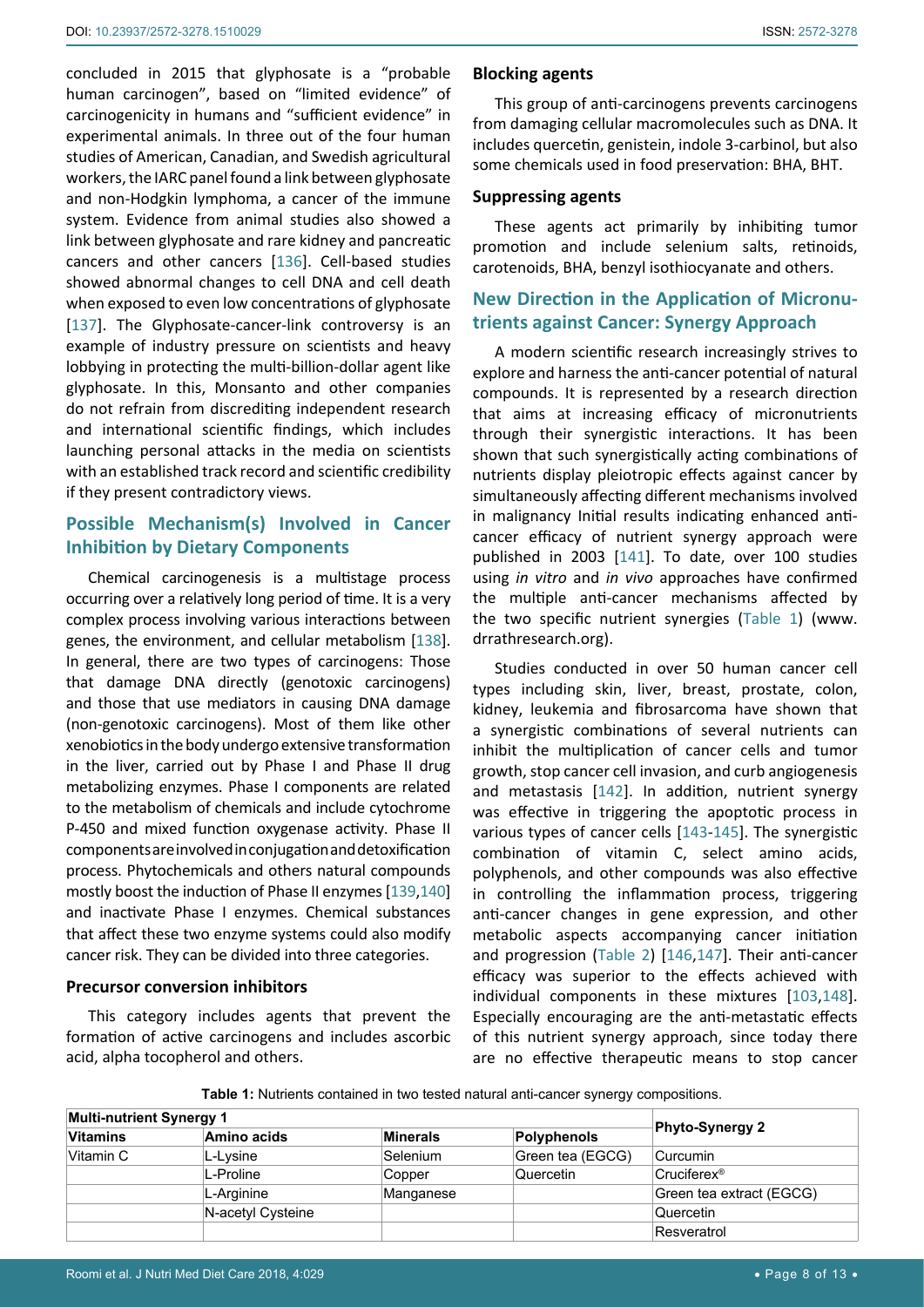<span id="page-8-8"></span>**Table 2:** Anti-cancer effects of individual food components and natural compounds combined in Nutrient Synergy.

| <b>Process in Cancer</b>        | <b>Beneficial effects/mechanisms</b>                                                               |  |  |  |
|---------------------------------|----------------------------------------------------------------------------------------------------|--|--|--|
|                                 | Scavenging free radicals                                                                           |  |  |  |
|                                 | Reduced oxidative stress <sup>*</sup>                                                              |  |  |  |
| Oxidative stress                | Prevent DNA damage                                                                                 |  |  |  |
|                                 | Inhibition of nitration and nitrosation                                                            |  |  |  |
|                                 | Inhibition of Xanthine oxidase                                                                     |  |  |  |
|                                 | Inhibition of cell proliferation <sup>®</sup>                                                      |  |  |  |
|                                 | Inhibition of cell differentiation                                                                 |  |  |  |
| Cancer cell growth and survival | Cell-cycle arrest*                                                                                 |  |  |  |
|                                 | Induction of apoptosis*                                                                            |  |  |  |
|                                 | Inhibition of angiogenesis*                                                                        |  |  |  |
|                                 | Inhibition of cancer cells adhesion and invasion*                                                  |  |  |  |
| Tumor growth and metastasis     | Inhibition of proteolytic destruction of connective tissue (MMPs, uPA)*                            |  |  |  |
|                                 | Increased synthesis of proteolysis inhibitors TIMP 1 and 2, PAI1*                                  |  |  |  |
|                                 | Tumor encapsulation*                                                                               |  |  |  |
|                                 | Inhibition of oncogene expression*                                                                 |  |  |  |
| Genetic                         | Induction of tumor suppressor genes <sup>*</sup>                                                   |  |  |  |
|                                 | DNA repair                                                                                         |  |  |  |
|                                 | Support of detoxification process:                                                                 |  |  |  |
| Initiation/prevention           | Induction of Phase II enzymes, Glutathione peroxidase, Catalase, SOD                               |  |  |  |
|                                 | Inhibition Phase I enzymes (blocking activation of carcinogens)                                    |  |  |  |
| Support systems                 | Immune system enhancement                                                                          |  |  |  |
|                                 | Anti-inflammatory effects (inhibition of COX2, inducible iNOS)*                                    |  |  |  |
|                                 | Steroid hormone metabolism regulation                                                              |  |  |  |
| Metabolic effects               | Modulation of glutamate metabolism                                                                 |  |  |  |
|                                 | Modulation of glycolytic and epithelial mesenchymal transition (EMT) genes expression <sup>*</sup> |  |  |  |

\* Experimentally confirmed anti-cancer effects of Nutrient Synergy.

metastasis. The natural synergy approach targets a common mechanism essential in cancer invasion and metastasis, which is enzymatic destruction of connective tissue surrounding cancer cells, and at the same time supporting optimal synthesis of this tissue. These antimetastatic effects of a specific combination of nutrients have been confirmed in melanoma and other cancers [[142](#page-12-18),[148](#page-12-23)].

Taking into account general safety and also the economic advantage of natural compounds, this new direction in cancer research opens up a chance for developing effective control of cancer without the detrimental side effects and skyrocketing costs of current conventional approaches.

## **Conclusions**

The new nutrient synergy approach exemplifies the need for a new direction in taking advantage of multiple health benefits of food components in human health. Current research also indicates urgent needs in comprehensive evaluation of the health impacts of chemical additives used in food production and processing especially their cumulative effects resulting from multiple interactions involving synergy, antagonism, or additive effects. Natural diet-based approaches have a great advantage as being non-toxic, well tolerated, and with very few, if any, side effects. They have been increasingly accepted and already applied as adjuncts to alleviate toxic effects associated current conventional chemo- and radiation-therapies

and their therapeutic potential should be evaluated in human studies.

## **References**

- <span id="page-8-5"></span>1. [\(2018\) Cancer Statistics. National Cancer Institute.](https://www.cancer.gov/about-cancer/understanding/statistics)
- <span id="page-8-6"></span>2. [Siegel RL, Miller KD, Jemal A \(2018\) Cancer Statistics. CA](https://www.ncbi.nlm.nih.gov/pubmed/29313949)  [Cancer J Clin 68: 7-30.](https://www.ncbi.nlm.nih.gov/pubmed/29313949)
- <span id="page-8-0"></span>3. [Ma X, Yu H \(2006\) Global Burden of Cancer. Yale J Biol](https://www.ncbi.nlm.nih.gov/pubmed/17940618)  [Med 79: 85-94.](https://www.ncbi.nlm.nih.gov/pubmed/17940618)
- <span id="page-8-7"></span>4. [Jemal A, Ward EM, Johnson CJ, Cronin KA, Ma J, et al.](https://www.ncbi.nlm.nih.gov/pubmed/28376154)  [\(2017\) Annual report to the Nation on the status of cancer,](https://www.ncbi.nlm.nih.gov/pubmed/28376154)  [1975-2014, Featuring Survival. J Natl Cancer Inst 109:](https://www.ncbi.nlm.nih.gov/pubmed/28376154)  [1-22.](https://www.ncbi.nlm.nih.gov/pubmed/28376154)
- <span id="page-8-1"></span>5. [Fitzmaurice C, Allen C, Barber RM, Barregard L, Bhutta](https://www.ncbi.nlm.nih.gov/pubmed/27918777)  [ZA, et al. \(2017\) Global, Regional, and National cancer](https://www.ncbi.nlm.nih.gov/pubmed/27918777)  [incidence, mortality, years of life lost, years lived with](https://www.ncbi.nlm.nih.gov/pubmed/27918777)  [disability, and disability-adjusted life-years for 32 cancer](https://www.ncbi.nlm.nih.gov/pubmed/27918777)  [groups, 1990 to 2015. A Systematic Analysis for the Global](https://www.ncbi.nlm.nih.gov/pubmed/27918777)  [Burden of Disease Study. JAMA Oncol 3: 524-548.](https://www.ncbi.nlm.nih.gov/pubmed/27918777)
- <span id="page-8-2"></span>6. [WHO \(2018\) International Agency for Research on Cancer.](http://www.iarc.fr/en/media-centre/iarcnews/2018/gco_globocan2018.php)
- <span id="page-8-3"></span>7. [\(2007\) Food, nutrition, physical activity, and the prevention](http://www.aicr.org/assets/docs/pdf/reports/Second_Expert_Report.pdf)  [of cancer: A Global perspective. American Institute for](http://www.aicr.org/assets/docs/pdf/reports/Second_Expert_Report.pdf)  [Cancer Research, Washington DC, U.S.A.](http://www.aicr.org/assets/docs/pdf/reports/Second_Expert_Report.pdf)
- <span id="page-8-4"></span>8. Hutchison GB (1976) [Epidemiology](https://www.ncbi.nlm.nih.gov/pubmed/59387) of prostatic cancer. Semin [Oncol 3: 151-159.](https://www.ncbi.nlm.nih.gov/pubmed/59387)
- 9. [Shimizu H, Ross RK, Bernstein L, Yatani R, Henderson](https://www.ncbi.nlm.nih.gov/pubmed/2069852)  [BE, et al. \(1991\) Cancers of the prostate and breast among](https://www.ncbi.nlm.nih.gov/pubmed/2069852)  [Japanese and White Immigrants in Los Angeles County. Br](https://www.ncbi.nlm.nih.gov/pubmed/2069852)  [J Cancer 63: 963-966.](https://www.ncbi.nlm.nih.gov/pubmed/2069852)
- 10. [Ziegler RG, Hoover RN, Pike MC, Hildesheim A, Nomura](https://www.ncbi.nlm.nih.gov/pubmed/8230262)  [AM, et al. \(1993\) Migration patterns and breast cancer risk](https://www.ncbi.nlm.nih.gov/pubmed/8230262)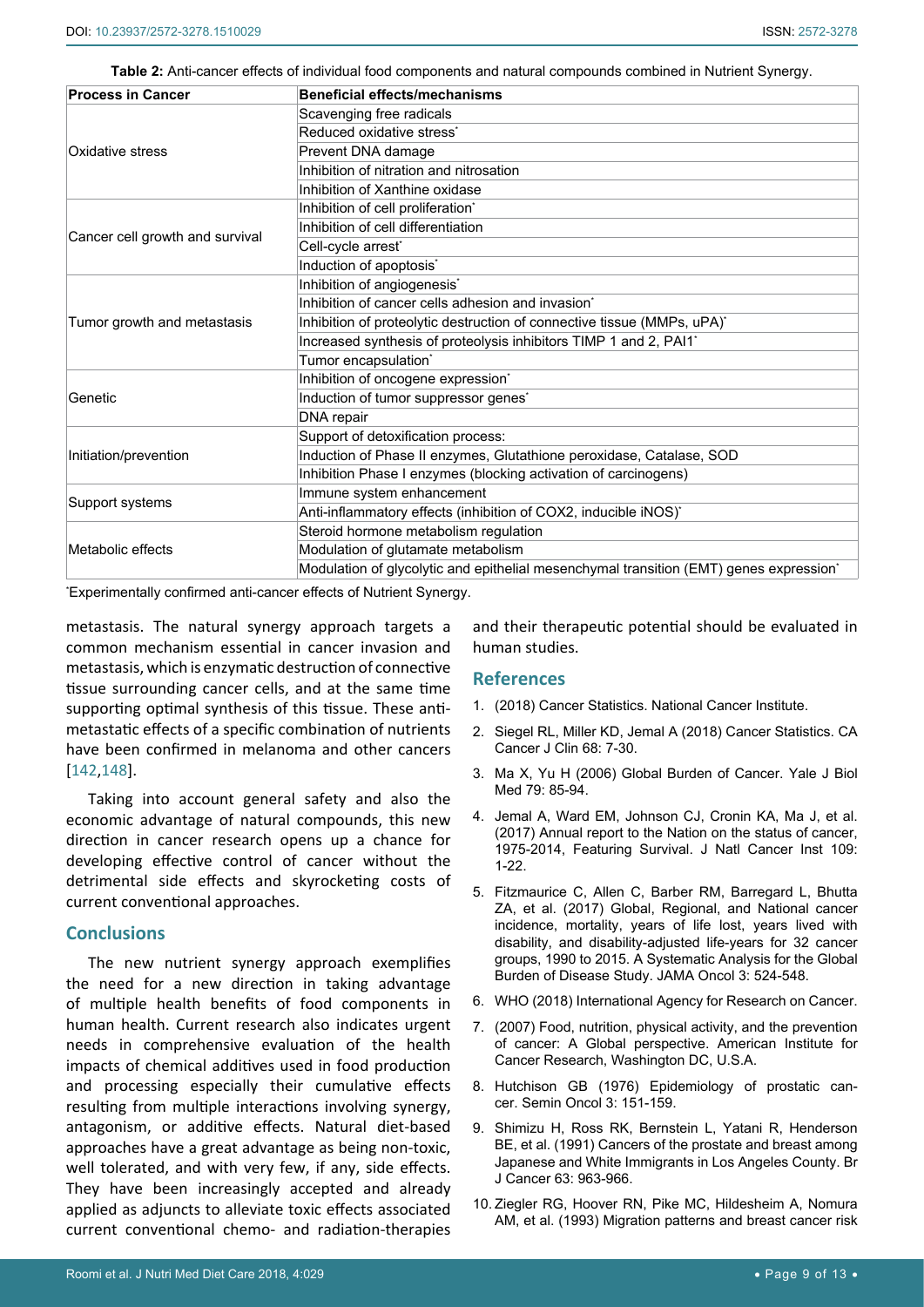[in Asian-American Women. J Natl Cancer Inst 85: 1819-](https://www.ncbi.nlm.nih.gov/pubmed/8230262) [1827.](https://www.ncbi.nlm.nih.gov/pubmed/8230262)

- <span id="page-9-0"></span>11. [Haenszel W, Kurihara M \(1968\) Studies of Japanese](https://www.ncbi.nlm.nih.gov/pubmed/5635018)  [migrants. I. Mortality from cancer and other diseases](https://www.ncbi.nlm.nih.gov/pubmed/5635018)  [among Japanese in the United States. J Natl Cancer Inst](https://www.ncbi.nlm.nih.gov/pubmed/5635018)  [40: 43-68.](https://www.ncbi.nlm.nih.gov/pubmed/5635018)
- <span id="page-9-10"></span>12. [Parkin DM \(2006\) The Global health burden of infection](https://www.ncbi.nlm.nih.gov/pubmed/16404738)[sssociated cancers in the year 2002. Int J Cancer 118:](https://www.ncbi.nlm.nih.gov/pubmed/16404738)  [3030-3044.](https://www.ncbi.nlm.nih.gov/pubmed/16404738)
- 13. [Ko Hiu T, Goodman MT, Wu AH, McDuffie K, Wilkens LR,](https://www.ncbi.nlm.nih.gov/pubmed/15051584)  [et al. \(2004\) Aggregation of ovarian cancer with breast,](https://www.ncbi.nlm.nih.gov/pubmed/15051584)  [ovarian, colorectal and prostate cancer in first-degree](https://www.ncbi.nlm.nih.gov/pubmed/15051584)  [relatives. Am J Epidemiol 159: 750-758.](https://www.ncbi.nlm.nih.gov/pubmed/15051584)
- <span id="page-9-11"></span>14. [Furati F, Negri E, La Veccia C \(2014\) Family history and the](https://www.tandfonline.com/doi/full/10.1586/14737140.2014.863713)  [risk of cancer: Genetic factors influencing multiple cancer](https://www.tandfonline.com/doi/full/10.1586/14737140.2014.863713)  [sites. Expert Review of Anticancer Therapy 14: 1-4.](https://www.tandfonline.com/doi/full/10.1586/14737140.2014.863713)
- <span id="page-9-12"></span>15. [Irigaray P, Newby JA, Clapp R, Hardell L, Howard V, et al.](https://www.ncbi.nlm.nih.gov/pubmed/18055160)  [\(2007\) Lifestyle-related factors and Environmental agents](https://www.ncbi.nlm.nih.gov/pubmed/18055160)  causing cancer: [An overview. Biomed Pharmacother 61:](https://www.ncbi.nlm.nih.gov/pubmed/18055160)  [640-658.](https://www.ncbi.nlm.nih.gov/pubmed/18055160)
- <span id="page-9-13"></span>16. [Carr BI \(1985\) Chemical carcinogens and inhibitors of](https://www.ncbi.nlm.nih.gov/pubmed/2981142)  [carcinogenesis in the human diet. Cancer 55: 218-224.](https://www.ncbi.nlm.nih.gov/pubmed/2981142)
- <span id="page-9-14"></span>17. [Steenland K, Burnett C, Lalich N, Ward E, Hurrell J \(2003\)](http://citeseerx.ist.psu.edu/viewdoc/download?doi=10.1.1.569.283&rep=rep1&type=pdf)  [Dying for work: The magnitude of US mortality from selected](http://citeseerx.ist.psu.edu/viewdoc/download?doi=10.1.1.569.283&rep=rep1&type=pdf)  [causes of death associated with occupation. Am J Ind Med](http://citeseerx.ist.psu.edu/viewdoc/download?doi=10.1.1.569.283&rep=rep1&type=pdf)  [43: 461-482.](http://citeseerx.ist.psu.edu/viewdoc/download?doi=10.1.1.569.283&rep=rep1&type=pdf)
- <span id="page-9-15"></span>18. [Yan H \(2018\) Jurors give \\$289 million to a man they say got](https://edition.cnn.com/2018/08/10/health/monsanto-johnson-trial-verdict/index.html)  [cancer from Monsanto's Roundup weedkiller.](https://edition.cnn.com/2018/08/10/health/monsanto-johnson-trial-verdict/index.html)
- <span id="page-9-1"></span>19. [Aleman BM, Van den Belt Dusebout AW, Klokman WJ,](https://www.ncbi.nlm.nih.gov/pubmed/12885835)  [Van't Veer MB, Bartelink H, et al. \(2003\) Long-term cause](https://www.ncbi.nlm.nih.gov/pubmed/12885835)[specific mortality of patients treated for Hodgkin's disease.](https://www.ncbi.nlm.nih.gov/pubmed/12885835)  [J Clin Oncol 21: 3431-3439.](https://www.ncbi.nlm.nih.gov/pubmed/12885835)
- 20. [Wolff AC, Blackford AL, Visvanathan K, Rugo HS, Moy](https://www.ncbi.nlm.nih.gov/pmc/articles/PMC4302215/)  [B, et al. \(2015\) Risk of marrow neoplasms after adjuvant](https://www.ncbi.nlm.nih.gov/pmc/articles/PMC4302215/)  [breast cancer therapy: The National comprehensive cancer](https://www.ncbi.nlm.nih.gov/pmc/articles/PMC4302215/)  [network experience. J Clin Oncol 33: 340-348.](https://www.ncbi.nlm.nih.gov/pmc/articles/PMC4302215/)
- 21. [Dy GK, Adjei AA \(2013\) Understanding, recognizing, and](https://www.ncbi.nlm.nih.gov/pubmed/23716430)  [managing toxicities of targeted anticancer therapies. CA](https://www.ncbi.nlm.nih.gov/pubmed/23716430)  [Cancer J Clin 63: 249-279.](https://www.ncbi.nlm.nih.gov/pubmed/23716430)
- <span id="page-9-2"></span>22. [Patel CJ, Ji J, Sundquist J, Ioannidis JP, Sundquist K \(2016\)](https://www.ncbi.nlm.nih.gov/pmc/articles/PMC4979093/)  [Systematic assessment of pharmaceutical prescriptions](https://www.ncbi.nlm.nih.gov/pmc/articles/PMC4979093/)  [in association with cancer risk: A method to conduct a](https://www.ncbi.nlm.nih.gov/pmc/articles/PMC4979093/)  [population-wide medication-wide longitudinal study. Sci](https://www.ncbi.nlm.nih.gov/pmc/articles/PMC4979093/)  [Rep 6: 31308.](https://www.ncbi.nlm.nih.gov/pmc/articles/PMC4979093/)
- <span id="page-9-3"></span>23. Miller AB (1990) Diet and Cancer. Reviews in Oncology 13: 325-341.
- <span id="page-9-4"></span>24. [Michel KB \(2005\) The Role of nutrition in cancer](https://www.ncbi.nlm.nih.gov/pubmed/15540221)  [development and prevention. Int J Cancer 114: 163-165.](https://www.ncbi.nlm.nih.gov/pubmed/15540221)
- <span id="page-9-5"></span>25. [Anand P, Kunnumakara AB, Sundaram C, Harikumar KB,](https://www.ncbi.nlm.nih.gov/pmc/articles/PMC2515569/)  [Tharakan ST, et al. \(2008\) Cancer is a preventable disease](https://www.ncbi.nlm.nih.gov/pmc/articles/PMC2515569/)  [that requires major lifestyle changes. Pharm Res 25: 2097-](https://www.ncbi.nlm.nih.gov/pmc/articles/PMC2515569/) [2116.](https://www.ncbi.nlm.nih.gov/pmc/articles/PMC2515569/)
- <span id="page-9-6"></span>26. [\(1996\) Guidelines on diet, nutrition and cancer prevention:](https://www.ncbi.nlm.nih.gov/pubmed/8917019)  [Reducing the risk of cancer with healthy food choices](https://www.ncbi.nlm.nih.gov/pubmed/8917019)  [and physical activity. The American Cancer Society](https://www.ncbi.nlm.nih.gov/pubmed/8917019)  [1996 Advisory Committee on Diet, Nutrition and Cancer](https://www.ncbi.nlm.nih.gov/pubmed/8917019)  [Prevention. CA Cancer J Clin 46: 325-341.](https://www.ncbi.nlm.nih.gov/pubmed/8917019)
- <span id="page-9-7"></span>27. [Donaldson MS \(2004\) Nutrition and Cancer: A Review of](https://www.ncbi.nlm.nih.gov/pubmed/15496224)  [the evidence for Anti-cancer diet. Nutr J 3: 1-21.](https://www.ncbi.nlm.nih.gov/pubmed/15496224)
- 28. [Campbell TC \(2017\) Cancer prevention and treatment by](https://www.ncbi.nlm.nih.gov/pubmed/29057328)  [wholistic nutrition. J Nat Sci 3: e448.](https://www.ncbi.nlm.nih.gov/pubmed/29057328)
- <span id="page-9-8"></span>29. [Webster RP, Gawde MD, Bhattacharya RK \(1996\)](https://www.ncbi.nlm.nih.gov/pubmed/8556699)  [Modulation of carcinogen-induced DNA damage and repair](https://www.ncbi.nlm.nih.gov/pubmed/8556699)  [enzyme activity by dietary riboflavin. Cancer Lett 98: 129-](https://www.ncbi.nlm.nih.gov/pubmed/8556699) [135.](https://www.ncbi.nlm.nih.gov/pubmed/8556699)
- <span id="page-9-9"></span>30. [Lui RH \(2004\) Potential synergy of phytochemicals in](https://www.ncbi.nlm.nih.gov/pubmed/15570057)  [cancer prevention: Mechanism of action. J Nutr 134:](https://www.ncbi.nlm.nih.gov/pubmed/15570057)  [3479S-3485S.](https://www.ncbi.nlm.nih.gov/pubmed/15570057)
- <span id="page-9-20"></span>31. [\(1994\) The alpha-tocopherol, beta-carotene lung](https://www.ncbi.nlm.nih.gov/pubmed/8205268)  [cancer prevention study: Design, methods, participant](https://www.ncbi.nlm.nih.gov/pubmed/8205268)  [characteristics, and compliance. The ATBC Cancer](https://www.ncbi.nlm.nih.gov/pubmed/8205268)  [Prevention Study Group. Ann Epidemiol 4: 1-10.](https://www.ncbi.nlm.nih.gov/pubmed/8205268)
- <span id="page-9-21"></span>32. [Omenn GS, Goodman GE, Thornquist MD, Balmes J,](https://www.ncbi.nlm.nih.gov/pubmed/8901853)  [Cullen MR, et al. \(1996\) Risk factors for lung cancer and](https://www.ncbi.nlm.nih.gov/pubmed/8901853)  [for intervention effects in CARET, the beta-carotene and](https://www.ncbi.nlm.nih.gov/pubmed/8901853)  [retinol efficacy trial. J Natl Cancer Inst 88: 1550-1559.](https://www.ncbi.nlm.nih.gov/pubmed/8901853)
- <span id="page-9-22"></span>33. [Kaczmarczyk MM, Miller MJ, Freund GG \(2012\) the health](https://www.ncbi.nlm.nih.gov/pubmed/22401879)  [benefits of dietary fiber: Beyond the usual suspects of](https://www.ncbi.nlm.nih.gov/pubmed/22401879)  [Type 2 diabetes mellitus, cardiovascular disease and colon](https://www.ncbi.nlm.nih.gov/pubmed/22401879)  [cancer. Metabolism 61: 1058-1066.](https://www.ncbi.nlm.nih.gov/pubmed/22401879)
- <span id="page-9-23"></span>34. [Nomura AM, Hankin JH, Henderson BE, Wilkens LR,](https://www.ncbi.nlm.nih.gov/pubmed/17557210)  [Murphy SP, et al. \(2007\) Dietary fiber and colorectal cancer](https://www.ncbi.nlm.nih.gov/pubmed/17557210)  [risk: The multiethnic cohort study. Cancer Causes Control](https://www.ncbi.nlm.nih.gov/pubmed/17557210)  [18: 753-764.](https://www.ncbi.nlm.nih.gov/pubmed/17557210)
- <span id="page-9-24"></span>35. [Gröber U, Holzhauer P, Kisters K, Holick MF, Adamietz IA](https://www.ncbi.nlm.nih.gov/pmc/articles/PMC4808891/)  [\(2016\) Micronutrients in oncological intervention. Nutrients](https://www.ncbi.nlm.nih.gov/pmc/articles/PMC4808891/)  [8: 163-193.](https://www.ncbi.nlm.nih.gov/pmc/articles/PMC4808891/)
- 36. [Ströhle A, Zänker K, Hahn A \(2010\) Nutrition in oncology:](https://www.ncbi.nlm.nih.gov/pubmed/20811659)  [The case of micronutrients \(review\). Oncol Rep 24: 815-](https://www.ncbi.nlm.nih.gov/pubmed/20811659) [828.](https://www.ncbi.nlm.nih.gov/pubmed/20811659)
- <span id="page-9-25"></span>37. [Van Bokhorst-de van der Schueren MA \(2005\) Nutritional](https://www.ncbi.nlm.nih.gov/pubmed/16437760)  [support strategies for malnourished cancer patients. Eur J](https://www.ncbi.nlm.nih.gov/pubmed/16437760)  [Oncol Nurs 9: S74-S83.](https://www.ncbi.nlm.nih.gov/pubmed/16437760)
- <span id="page-9-26"></span>38. [Prasad KN, Cole WC \(2006\) Antioxidants in cancer therapy.](https://www.ncbi.nlm.nih.gov/pubmed/16484690)  [J Clin Oncol 24: e8-e9.](https://www.ncbi.nlm.nih.gov/pubmed/16484690)
- 39. [Prasad KN \(2004\) Rationale for using high-dose multiple](https://www.ncbi.nlm.nih.gov/pubmed/15514298)  [dietary antioxidants as an adjunct to radiation therapy and](https://www.ncbi.nlm.nih.gov/pubmed/15514298)  [chemotherapy. J Nutr 134: 3182S-3183S.](https://www.ncbi.nlm.nih.gov/pubmed/15514298)
- <span id="page-9-27"></span>40. [Prasad KN, Cole WC, Kumar B, Prasad KC](https://www.ncbi.nlm.nih.gov/pubmed/11603656) (2001) Scientific [rationale for using high-dose multiple micronutrients as an](https://www.ncbi.nlm.nih.gov/pubmed/11603656)  [adjunct to standard and experimental cancer therapies. J](https://www.ncbi.nlm.nih.gov/pubmed/11603656)  [Am Coll Nutr 20: 450S-475S.](https://www.ncbi.nlm.nih.gov/pubmed/11603656)
- <span id="page-9-28"></span>41. [Gallus S, Bosetti C, La Vecchia C \(2004\) Mediterranean](https://www.ncbi.nlm.nih.gov/pubmed/15452458)  [diet and cancer risk. Eur J Cancer Prev 13: 447-452.](https://www.ncbi.nlm.nih.gov/pubmed/15452458)
- <span id="page-9-29"></span>42. [Key TJ \(2011\) Fruit and vegetables and cancer risk. Br J](https://www.ncbi.nlm.nih.gov/pmc/articles/PMC3039795/)  [Cancer 104: 6-11.](https://www.ncbi.nlm.nih.gov/pmc/articles/PMC3039795/)
- <span id="page-9-30"></span>43. [Anand P, Sundaram C, Jhurani S, Kunnumakkara AB,](https://www.ncbi.nlm.nih.gov/pubmed/18462866)  [Aggarwal BB \(2008\) Curcumin and cancer: An "Old-age"](https://www.ncbi.nlm.nih.gov/pubmed/18462866)  [disease with an "Age-old" solution. Cancer Lett 267: 133-](https://www.ncbi.nlm.nih.gov/pubmed/18462866) [164.](https://www.ncbi.nlm.nih.gov/pubmed/18462866)
- <span id="page-9-16"></span>44. [Dong JY, Qin LQ \(2011\) Soy isoflavones consumption](https://www.ncbi.nlm.nih.gov/pubmed/21113655)  [and risk of breast cancer incidence or recurrence: A meta](https://www.ncbi.nlm.nih.gov/pubmed/21113655)[analysis of prospective studies. Breast Cancer Res Treat](https://www.ncbi.nlm.nih.gov/pubmed/21113655)  [125: 315-323.](https://www.ncbi.nlm.nih.gov/pubmed/21113655)
- <span id="page-9-17"></span>45. [Willett W \(2003\) Lessons from dietary studies in Adventists](https://www.ncbi.nlm.nih.gov/pubmed/12936947)  [and questions for the future. Am J Clin Nutr 78: 539S-543S.](https://www.ncbi.nlm.nih.gov/pubmed/12936947)
- <span id="page-9-18"></span>46. [Onstad MA, Schmandt RE, Lu KH \(2016\) Addressing the](https://www.ncbi.nlm.nih.gov/pubmed/27903150)  [role of obesity in endometrial cancer risk, prevention, and](https://www.ncbi.nlm.nih.gov/pubmed/27903150)  [treatment. J Clin Oncol 34: 4225-4230.](https://www.ncbi.nlm.nih.gov/pubmed/27903150)
- <span id="page-9-19"></span>47. [Rahmati S, Azami M, Delphisen A, Ahmadi MRH, Sayehmiri](https://www.ncbi.nlm.nih.gov/pubmed/29936714)  [K \(2018\) Total calcium \(Dietary and supplementary\) intake](https://www.ncbi.nlm.nih.gov/pubmed/29936714)  [and prostate cancer: A systematic review and meta-](https://www.ncbi.nlm.nih.gov/pubmed/29936714)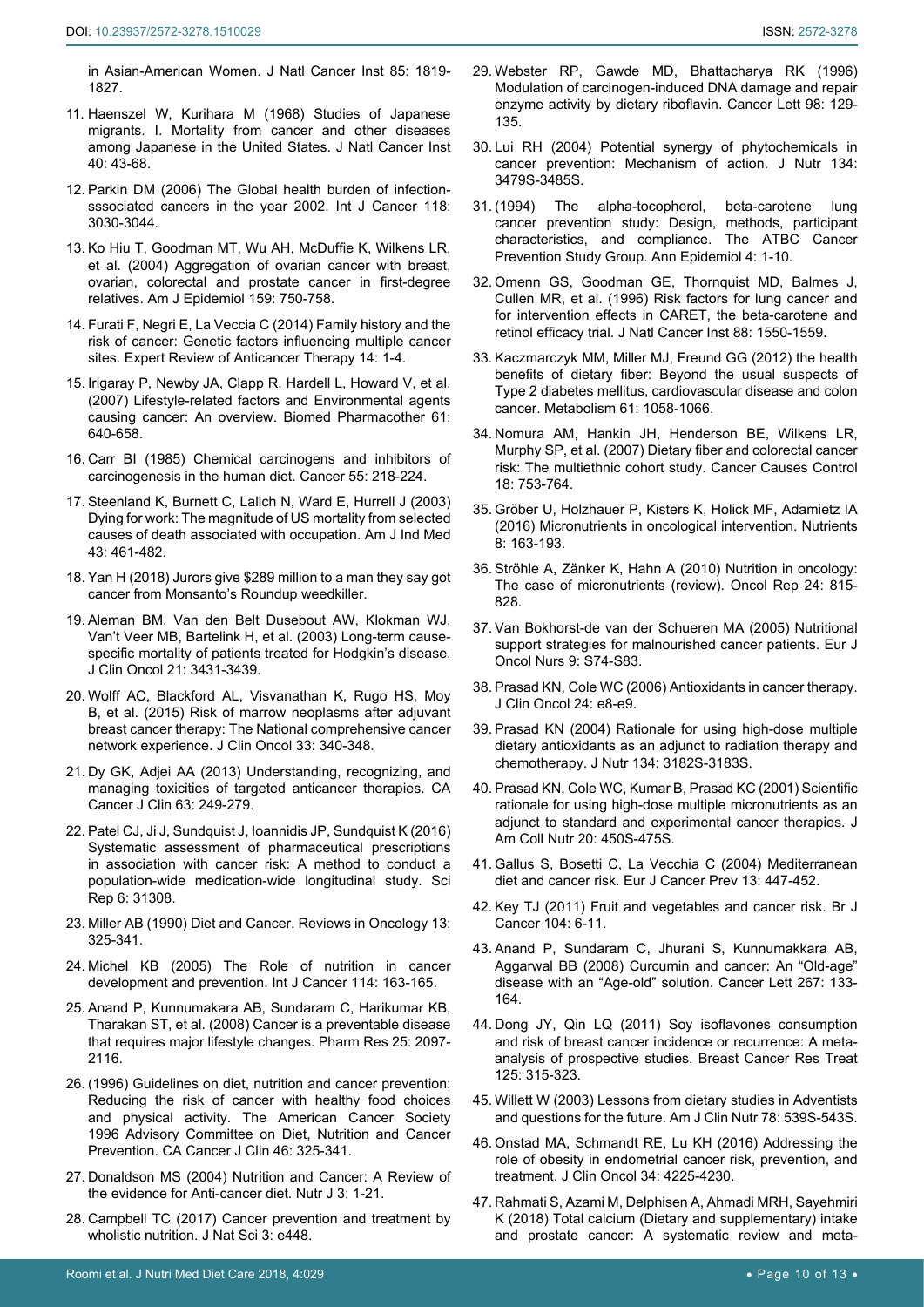<span id="page-10-0"></span>[analysis, Asian Pac J Cancer Prev 19: 1449-1456.](https://www.ncbi.nlm.nih.gov/pubmed/29936714)

- 48. [Applegate CC, Rowles JL, Ranard KM, Jeon S, Erdman JW](https://www.ncbi.nlm.nih.gov/pubmed/29300347)  [\(2018\) Soy consumption and the risk of prostate cancer:](https://www.ncbi.nlm.nih.gov/pubmed/29300347)  [An updated systematic review and meta-analysis. Nutrients](https://www.ncbi.nlm.nih.gov/pubmed/29300347)  [10: E40.](https://www.ncbi.nlm.nih.gov/pubmed/29300347)
- <span id="page-10-1"></span>49. [Key TJ, Allen NE, Spencer EA, Travis RC \(2002\) The effect](https://www.ncbi.nlm.nih.gov/pubmed/12243933)  [of diet on risk of cancer. Lancet 360: 861-868.](https://www.ncbi.nlm.nih.gov/pubmed/12243933)
- <span id="page-10-18"></span>50. [Breasky TM, White E, Chen CL \(2017\) Long-Term,](https://www.ncbi.nlm.nih.gov/pubmed/28829668)  [supplemental, one-carbon metabolism-related vitamin](https://www.ncbi.nlm.nih.gov/pubmed/28829668)  [B use in relation to lung cancer risk in the vitamins and](https://www.ncbi.nlm.nih.gov/pubmed/28829668)  [lifestyle \(VITAL\) Cohort. J Clin Oncol 35: 3440-3448.](https://www.ncbi.nlm.nih.gov/pubmed/28829668)
- <span id="page-10-11"></span>51. [Jeon YJ, Myung SK, Lee EH, Kim Y, Chang YJ, et al.](https://www.ncbi.nlm.nih.gov/pubmed/21981610)  [\(2011\) Effects of beta-carotene supplements on cancer](https://www.ncbi.nlm.nih.gov/pubmed/21981610)  [prevention: Meta-analysis of randomized controlled trials.](https://www.ncbi.nlm.nih.gov/pubmed/21981610)  [Nutr Cancer 63: 1196-1207.](https://www.ncbi.nlm.nih.gov/pubmed/21981610)
- <span id="page-10-19"></span>52. [Cheng TY, Goodman GE, Thornquist MD, Barnett MJ,](https://www.ncbi.nlm.nih.gov/pubmed/24622914)  [Beresfort SA, et al. \(2014\) Estimated intake of vitamin D](https://www.ncbi.nlm.nih.gov/pubmed/24622914)  [and its interaction with vitamin A on lung cancer risk among](https://www.ncbi.nlm.nih.gov/pubmed/24622914)  [smokers. Int J Cancer 135: 2135-2145.](https://www.ncbi.nlm.nih.gov/pubmed/24622914)
- <span id="page-10-2"></span>53. [Key TJ, Schatzkin A, Willett WC, Allen NE, Spencer EA, et](http://www.who.int/nutrition/publications/public_health_nut6.pdf)  [al. \(2004\) Diet, nutrition and prevention of cancer. Public](http://www.who.int/nutrition/publications/public_health_nut6.pdf)  [Health Nutrition 7: 187-200.](http://www.who.int/nutrition/publications/public_health_nut6.pdf)
- <span id="page-10-20"></span>54. [Levi F, Randimbison L, Lucchini F, Te VC, La Vecchia C](https://www.ncbi.nlm.nih.gov/pubmed/11263597?dopt=Abstract)  [\(2001\) Epidemiology of adenocarcinoma and squamous](https://www.ncbi.nlm.nih.gov/pubmed/11263597?dopt=Abstract)  [cell carcinoma of the oesophagus. Eur J Cancer Prev 10:](https://www.ncbi.nlm.nih.gov/pubmed/11263597?dopt=Abstract)  [91-96.](https://www.ncbi.nlm.nih.gov/pubmed/11263597?dopt=Abstract)
- <span id="page-10-21"></span>55. [Jessri M, Rashidkhani B, Hajizadeh B, Jessri M, Gotay C](https://www.ncbi.nlm.nih.gov/pubmed/22185224)  [\(2011\) Macronutrients, vitamins and minerals intake and](https://www.ncbi.nlm.nih.gov/pubmed/22185224)  [risk of esophageal squamous cell carcinoma: A case](https://www.ncbi.nlm.nih.gov/pubmed/22185224)[control study in Iran. Nutr J 10: 137.](https://www.ncbi.nlm.nih.gov/pubmed/22185224)
- <span id="page-10-3"></span>56. [Doll R, Peto R \(1981\) The Cause of Cancer. Quantitative](https://www.ncbi.nlm.nih.gov/pubmed/7017215)  [estimates of avoidable risk of cancer in the United States](https://www.ncbi.nlm.nih.gov/pubmed/7017215)  [today. J Natl Cancer Inst 66: 1191-1308.](https://www.ncbi.nlm.nih.gov/pubmed/7017215)
- <span id="page-10-4"></span>57. [Ames BN \(1983\) Dietary carcinogens and anticarcinogens.](http://toxicology.usu.edu/endnote/Dietary-carcinogens-and-anticarcinogens.pdf)  [Science 221: 1256-1264.](http://toxicology.usu.edu/endnote/Dietary-carcinogens-and-anticarcinogens.pdf)
- <span id="page-10-5"></span>58. [De Kok TM, Van Breda SG, Manson MM \(2008\) Mechanism](https://www.ncbi.nlm.nih.gov/pubmed/18458834)  [and combined action of different chemopreventive dietary](https://www.ncbi.nlm.nih.gov/pubmed/18458834)  [compounds. Eur J Nutr 47: 51-59.](https://www.ncbi.nlm.nih.gov/pubmed/18458834)
- <span id="page-10-29"></span>59. [Dich J, Zahm SH, Hanberg A, Adami HO \(1997\) Pesticides](https://www.ncbi.nlm.nih.gov/pubmed/9498903)  [and cancer. Cancer Causes Control 8: 420-443.](https://www.ncbi.nlm.nih.gov/pubmed/9498903)
- <span id="page-10-30"></span>60. [Purdue MP, Hoppin JA, Blair A, Dosemeci M, Alavanja](https://www.ncbi.nlm.nih.gov/pubmed/17096337)  [MC \(2007\) Occupational exposure to organochlorine](https://www.ncbi.nlm.nih.gov/pubmed/17096337)  [insecticides and cancer incidence in the agricultural health](https://www.ncbi.nlm.nih.gov/pubmed/17096337)  [study. Int J Cancer 120: 642-649.](https://www.ncbi.nlm.nih.gov/pubmed/17096337)
- <span id="page-10-31"></span>61. [Mink PJ, Mandel JS, Sceurman BK, Lundin JI \(2012\)](https://www.ncbi.nlm.nih.gov/pubmed/22683395)  [Epidemiologic studies of glyphosate and cancer: A Review.](https://www.ncbi.nlm.nih.gov/pubmed/22683395)  [Regul Toxicol Pharmacol 63: 440-452.](https://www.ncbi.nlm.nih.gov/pubmed/22683395)
- <span id="page-10-6"></span>62. [De Roos AJ, Blair A, Rusiecki JA, Hoppin JA, Svec M, et](https://www.ncbi.nlm.nih.gov/pubmed/15626647)  [al. \(2005\) Cancer incidence among glyphosate exposure,](https://www.ncbi.nlm.nih.gov/pubmed/15626647)  [pesticide applicator in agriculture health study. Environ](https://www.ncbi.nlm.nih.gov/pubmed/15626647)  [Health Perspect 113: 49-54.](https://www.ncbi.nlm.nih.gov/pubmed/15626647)
- <span id="page-10-7"></span>63. [https://www.cancer.org/healthy/eat-healthy-get-active/acs](https://www.cancer.org/healthy/eat-healthy-get-active/acs-guidelines-nutrition-physical-activity-cancer-prevention/food-additives.html)[guidelines-nutrition-physical-activity-cancer-prevention/](https://www.cancer.org/healthy/eat-healthy-get-active/acs-guidelines-nutrition-physical-activity-cancer-prevention/food-additives.html) [food-additives.html](https://www.cancer.org/healthy/eat-healthy-get-active/acs-guidelines-nutrition-physical-activity-cancer-prevention/food-additives.html)
- <span id="page-10-8"></span>64. [Weisburger JH \(1991\) Nutritional approach to cancer](https://www.ncbi.nlm.nih.gov/pubmed/1985392)  [prevention with emphasis on vitamins, antioxidants and](https://www.ncbi.nlm.nih.gov/pubmed/1985392)  [carotinoids. Am J Clin Nutr 53: 226S-237S.](https://www.ncbi.nlm.nih.gov/pubmed/1985392)
- <span id="page-10-9"></span>65. [Vance TM, Su J, Fontham ET, Koo SI, Chun OK \(2013\)](https://www.ncbi.nlm.nih.gov/pubmed/23909722)  [Dietary antioxidants and prostate cancer: A Review. Nutr](https://www.ncbi.nlm.nih.gov/pubmed/23909722)  [Cancer 65: 793-801.](https://www.ncbi.nlm.nih.gov/pubmed/23909722)
- <span id="page-10-10"></span>66. [\(1998\) IARC Handbook of cancer prevention: Carotenoids.](http://publications.iarc.fr/Book-And-Report-Series/Iarc-Handbooks-Of-Cancer-Prevention/Carotenoids-1998)  [Volume 2, International Agency for Research on Cancer,](http://publications.iarc.fr/Book-And-Report-Series/Iarc-Handbooks-Of-Cancer-Prevention/Carotenoids-1998)  [WHO. Oxford University Press, Oxford, UK.](http://publications.iarc.fr/Book-And-Report-Series/Iarc-Handbooks-Of-Cancer-Prevention/Carotenoids-1998)
- <span id="page-10-12"></span>67. [Albanes D, Heinonen OP, Taylor PR, Virtamo J, Edwards](https://www.ncbi.nlm.nih.gov/pubmed/8901854)  [BK, et al. \(1996\) Alpha-tocopherol and Beta-carotene](https://www.ncbi.nlm.nih.gov/pubmed/8901854)  [supplements and lung cancer incidence in the alpha](https://www.ncbi.nlm.nih.gov/pubmed/8901854)[tocopherol, beta-carotene cancer prevention study: Effects](https://www.ncbi.nlm.nih.gov/pubmed/8901854)  [of base-line characteristics and study compliance. J Natl](https://www.ncbi.nlm.nih.gov/pubmed/8901854)  [Cancer Inst 88: 1560-1570.](https://www.ncbi.nlm.nih.gov/pubmed/8901854)
- <span id="page-10-13"></span>68. [Shareck M, Rousseau MC, Koushik A, Siemiatycki J, Parent](https://www.ncbi.nlm.nih.gov/pubmed/28293540)  [ME \(2017\) Inverse association between dietary intake of](https://www.ncbi.nlm.nih.gov/pubmed/28293540)  [selected carotenoids and vitamin c and risk of lung cancer.](https://www.ncbi.nlm.nih.gov/pubmed/28293540)  [Front Oncol 7: 23-35.](https://www.ncbi.nlm.nih.gov/pubmed/28293540)
- <span id="page-10-14"></span>69. [Männistö S, Smith Warner SA, Spiegelman D, Albanes D,](https://www.ncbi.nlm.nih.gov/pubmed/14744731)  [Anderson K, et al. \(2004\) Dietary carotenoids and risk of](https://www.ncbi.nlm.nih.gov/pubmed/14744731)  [lung cancer in a pooled analysis of seven cohort studies.](https://www.ncbi.nlm.nih.gov/pubmed/14744731)  [Cancer Epidemiol Biomarkers Prev 13: 40-48.](https://www.ncbi.nlm.nih.gov/pubmed/14744731)
- <span id="page-10-15"></span>70. [Holick CN, Michaud DS, Stolzenberg Solomon R, Mayne](https://www.ncbi.nlm.nih.gov/pubmed/12226001)  [ST, Pietinen P, et al. \(2002\) Dietary carotenoids, serum](https://www.ncbi.nlm.nih.gov/pubmed/12226001)  [beta-carotene, and retinol and risk of lung cancer in](https://www.ncbi.nlm.nih.gov/pubmed/12226001)  [the alpha-tocopherol, beta-carotene cohort study. Am J](https://www.ncbi.nlm.nih.gov/pubmed/12226001)  [Epidemiol 156: 536-547.](https://www.ncbi.nlm.nih.gov/pubmed/12226001)
- <span id="page-10-16"></span>71. [Block G \(1991\) Vitamin C and cancer prevention: The](https://www.ncbi.nlm.nih.gov/pubmed/1985398)  [epidemiologic evidence. Am J Clin Nutr 53: 270S-282S.](https://www.ncbi.nlm.nih.gov/pubmed/1985398)
- <span id="page-10-17"></span>72. [Enstrom JE, Kanim LE, Klein MA \(1992\) Vitamin C intake](https://www.ncbi.nlm.nih.gov/pubmed/1591317)  [and mortality among a sample of the United States](https://www.ncbi.nlm.nih.gov/pubmed/1591317)  [population. Epidemiology 3: 194-202.](https://www.ncbi.nlm.nih.gov/pubmed/1591317)
- <span id="page-10-22"></span>73. [Tsao CS \(1991\) Inhibiting effect of ascorbic acid on the](https://www.ncbi.nlm.nih.gov/pubmed/1962582)  [growth of human mammary tumor xenografts. Am J Clin](https://www.ncbi.nlm.nih.gov/pubmed/1962582)  [Nutr 54: 1274S-1280S.](https://www.ncbi.nlm.nih.gov/pubmed/1962582)
- 74. [Pauling L \(1991\) Effect of ascorbic acid on incidence of](https://www.ncbi.nlm.nih.gov/pubmed/1962578)  [spontaneous mammary tumors and UV-light-induced skin](https://www.ncbi.nlm.nih.gov/pubmed/1962578)  [tumors in mice. Am J Clin Nutr 54: 1252S-1255S.](https://www.ncbi.nlm.nih.gov/pubmed/1962578)
- 75. [Polireddy K, Dong R, Reed G, Yu J, Chen P, et al. \(2017\)](https://www.ncbi.nlm.nih.gov/pubmed/29215048)  [High dose parenteral ascorbate inhibited pancreatic cancer](https://www.ncbi.nlm.nih.gov/pubmed/29215048)  [growth and metastasis: Mechanisms and a Phase I/IIa](https://www.ncbi.nlm.nih.gov/pubmed/29215048)  [study. Sci Rep 7: 17188.](https://www.ncbi.nlm.nih.gov/pubmed/29215048)
- <span id="page-10-23"></span>76. [Chen Q, Espey MG, Sun AY, Pooput C, Kirk KL, et al. \(2008\)](https://www.ncbi.nlm.nih.gov/pubmed/18678913)  [Pharmacologic doses of ascorbate act as a prooxidant and](https://www.ncbi.nlm.nih.gov/pubmed/18678913)  [decrease growth of aggressive tumor xenografts in mice.](https://www.ncbi.nlm.nih.gov/pubmed/18678913)  [Proc Natl Acad Sci U S A 105: 11105-11109.](https://www.ncbi.nlm.nih.gov/pubmed/18678913)
- <span id="page-10-24"></span>77. [Cha J, Roomi MW, Ivanov V, Kalinovsky T, Niedzwiecki A,](https://www.ncbi.nlm.nih.gov/pmc/articles/PMC3583641/)  [et al. \(2013\) Ascorbate supplementation inhibits growth and](https://www.ncbi.nlm.nih.gov/pmc/articles/PMC3583641/)  [metastasis of b16fo melanoma and 4t1 breast cancer cells](https://www.ncbi.nlm.nih.gov/pmc/articles/PMC3583641/)  [in vitamin C-deficient mice. Int J Oncol 42: 55-64.](https://www.ncbi.nlm.nih.gov/pmc/articles/PMC3583641/)
- <span id="page-10-25"></span>78. [Carr AC, Maggini S \(2017\) Vitamin C and immune function.](https://www.ncbi.nlm.nih.gov/pubmed/29099763)  [Nutrients 9: E1211-E1236.](https://www.ncbi.nlm.nih.gov/pubmed/29099763)
- <span id="page-10-26"></span>79. [Sorice A, Guerriero E, Capone F, Colonna G, Castello G,](https://www.ncbi.nlm.nih.gov/pubmed/24766384)  [et al. \(2014\) Ascorbic acid: Its role in immune system and](https://www.ncbi.nlm.nih.gov/pubmed/24766384)  [chronic inflammation diseases. Mini Rev](https://www.ncbi.nlm.nih.gov/pubmed/24766384) Med Chem 14: [444-452.](https://www.ncbi.nlm.nih.gov/pubmed/24766384)
- <span id="page-10-27"></span>80. [Tannenbaum SR \(1989\) Preventive action of vitamin c on](https://www.ncbi.nlm.nih.gov/pubmed/2507690)  [nitrosamine formation. Int J Vitam Nutr Res Suppl 30: 109-](https://www.ncbi.nlm.nih.gov/pubmed/2507690) [113.](https://www.ncbi.nlm.nih.gov/pubmed/2507690)
- <span id="page-10-28"></span>81. Weisburger JH (1991) Carcinogenesis in our food and cancer prevention. Asv Exp Med Biol 289: 271-280.
- 82. Fong YY, Chan WC (1976) Effect of ascorbate on aminenitrite carcinogenicity. IARC Sci Publ 14: 461-464.
- 83. [Oliveira CP, Kassab P, Lopasso FP, Souza HP,](https://www.ncbi.nlm.nih.gov/pmc/articles/PMC4621558/)  [Janiszewski M, et al. \(2003\) Protective effect of ascorbic](https://www.ncbi.nlm.nih.gov/pmc/articles/PMC4621558/)  [acid in experimental gastric cancer: reduction of oxidative](https://www.ncbi.nlm.nih.gov/pmc/articles/PMC4621558/)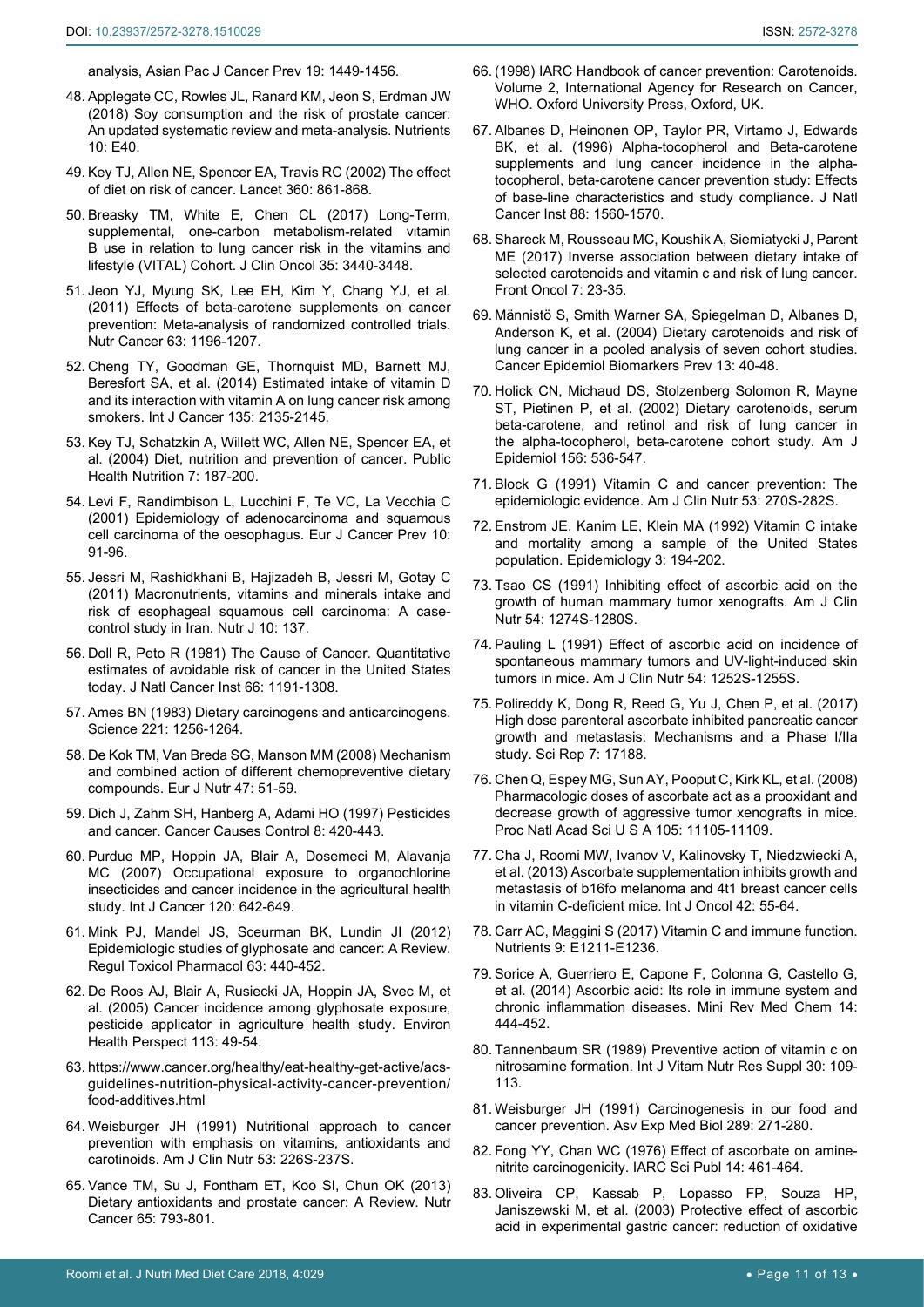[stress. World J Gastroenterol 9: 446-448.](https://www.ncbi.nlm.nih.gov/pmc/articles/PMC4621558/)

- 84. [Roomi MW, Netke S, Tsao C \(1998\) Modulation of drug](https://www.ncbi.nlm.nih.gov/pubmed/9503047)  [metabolizing enzymes in guinea pig liver by High intakes of](https://www.ncbi.nlm.nih.gov/pubmed/9503047)  [ascorbic acid. Int J Vitam Nutr Res 68: 42-47.](https://www.ncbi.nlm.nih.gov/pubmed/9503047)
- <span id="page-11-16"></span>85. Roomi MW, Tsao CS (1996) Ascorbic acid protection of guinea pigs against β-aminopropionitrile induced Neurolathyrism. Research Communications in Biological Psychology and Psychiatry 20: 113-122.
- <span id="page-11-17"></span>86. [Bostick RM, Potter JD, McKenzie DR, Sellers TA, Kushi](https://www.ncbi.nlm.nih.gov/pubmed/8364919)  [LH, et al. \(1993\) Reduced risk of colon cancer with high](https://www.ncbi.nlm.nih.gov/pubmed/8364919)  [intake of vitamin E: The iowa health study. Cancer Res 53:](https://www.ncbi.nlm.nih.gov/pubmed/8364919)  [4230-4237.](https://www.ncbi.nlm.nih.gov/pubmed/8364919)
- <span id="page-11-18"></span>87. [Yang CS, Suh N, Kong AN \(2012\) Does vitamin E prevent](https://www.ncbi.nlm.nih.gov/pubmed/22490437)  [or promote cancer? Cancer Prev Res \(Phila\) 5: 701-705.](https://www.ncbi.nlm.nih.gov/pubmed/22490437)
- <span id="page-11-3"></span>88. [Valinio H, Weiderpass E \(2006\) Fruits and vegetables in](https://www.ncbi.nlm.nih.gov/pubmed/16800779)  [cancer prevention. Nutr Cancer 54: 111-142.](https://www.ncbi.nlm.nih.gov/pubmed/16800779)
- <span id="page-11-19"></span>89. [Cai X, Wang C, Yu W, Fan W, Wang S, et al. \(2016\)](https://www.ncbi.nlm.nih.gov/pubmed/26786590)  [Selenium exposure and cancer risk: An updated Meta](https://www.ncbi.nlm.nih.gov/pubmed/26786590)[analysis and Meta-regression. Sci Rep 6: 1-8.](https://www.ncbi.nlm.nih.gov/pubmed/26786590)
- <span id="page-11-20"></span>90. [Yoon SO, Kim MM, Chung AS \(2001\) Inhibitory effect of](https://www.ncbi.nlm.nih.gov/pubmed/11274215)  [selenite on invasion of ht1080 tumor cells. J Biol Chem 276:](https://www.ncbi.nlm.nih.gov/pubmed/11274215)  [20085-20092.](https://www.ncbi.nlm.nih.gov/pubmed/11274215)
- <span id="page-11-21"></span>91. [Abbas S, Linseisen J, Rohrmann S, Chang Claude J,](https://www.ncbi.nlm.nih.gov/pubmed/23441605)  [Peeters PH, et al. \(2013\) Dietary intake of vitamin D and](https://www.ncbi.nlm.nih.gov/pubmed/23441605)  [calcium and breast cancer risk in the European Prospective](https://www.ncbi.nlm.nih.gov/pubmed/23441605)  [Investigation into Cancer and Nutrition. Nutr Cancer 65:](https://www.ncbi.nlm.nih.gov/pubmed/23441605)  [178-187.](https://www.ncbi.nlm.nih.gov/pubmed/23441605)
- <span id="page-11-22"></span>92. [McCullough ML, Rodriguez C, Diver WR, Feigelson HS,](https://www.ncbi.nlm.nih.gov/pubmed/16365007)  [Stevens VL, et al. \(2005\) Dairy, calcium and vitamin D](https://www.ncbi.nlm.nih.gov/pubmed/16365007)  [intake in postmenopausal breast cancer risk in the Cancer](https://www.ncbi.nlm.nih.gov/pubmed/16365007)  [Prevention Study II Nutrition Cohort. Cancer Epidemiol](https://www.ncbi.nlm.nih.gov/pubmed/16365007)  [Biomarkers Prev 14: 2898-2904.](https://www.ncbi.nlm.nih.gov/pubmed/16365007)
- <span id="page-11-23"></span>93. [Ahn J, Albanes D, Peters U, Schatzkin A, Lim U, et al.](https://www.ncbi.nlm.nih.gov/pubmed/18086766)  [\(2007\) Dairy products, calcium intake, and risk of prostate](https://www.ncbi.nlm.nih.gov/pubmed/18086766)  [cancer in the prostate, lung, colorectal, and ovarian cancer](https://www.ncbi.nlm.nih.gov/pubmed/18086766)  [screening trial. Cancer Epidemiol Biomarkers Prev 16:](https://www.ncbi.nlm.nih.gov/pubmed/18086766)  [2623-2630.](https://www.ncbi.nlm.nih.gov/pubmed/18086766)
- <span id="page-11-24"></span>94. [Millner JA, McDonalds SS, Anderson DE, Greenwald P](https://www.ncbi.nlm.nih.gov/pubmed/12094610)  [\(2001\) Molecular targets for nutrients involved with cancer](https://www.ncbi.nlm.nih.gov/pubmed/12094610)  [prevention. Nutr Cancer 41: 1-16.](https://www.ncbi.nlm.nih.gov/pubmed/12094610)
- <span id="page-11-25"></span>95. [Lamprecht SA, Lipkin M \(2001\) Cellular mechanisms](https://www.ncbi.nlm.nih.gov/pubmed/11795445)  [of calcium and vitamin D in the inhibition of colorectal](https://www.ncbi.nlm.nih.gov/pubmed/11795445)  [carcinogenesis. Ann N Y Acad Sci 952: 73-87.](https://www.ncbi.nlm.nih.gov/pubmed/11795445)
- <span id="page-11-26"></span>96. [Meister A \(1994\) Glutathione-ascorbic acid antioxidant](https://www.ncbi.nlm.nih.gov/pubmed/8144521)  [system in animals. J Biol Chem 269: 9397-9400.](https://www.ncbi.nlm.nih.gov/pubmed/8144521)
- 97. [Kawakami S, Kageyama Y, Fujii Y, Kihara K, Oshima H](https://www.ncbi.nlm.nih.gov/pubmed/11299737)  [\(2001\) Inhibitory effect of N-acetylcysteine on invasion and](https://www.ncbi.nlm.nih.gov/pubmed/11299737)  [MMP-9 production of T24 human bladder cancer cells.](https://www.ncbi.nlm.nih.gov/pubmed/11299737)  [Anticancer Res 21: 213-219.](https://www.ncbi.nlm.nih.gov/pubmed/11299737)
- <span id="page-11-27"></span>98. [Kelly RG, Nally K, Shanahan F, O'Connell J \(2002\) Type I](https://www.ncbi.nlm.nih.gov/pubmed/12485928)  [insulin-like growth factor receptor expression on colorectal](https://www.ncbi.nlm.nih.gov/pubmed/12485928)  [adenocarcinoma cell lines is decreased in response to the](https://www.ncbi.nlm.nih.gov/pubmed/12485928)  [chemopreventive agent N-acetyl-l-cysteine. Ann N Y Acad](https://www.ncbi.nlm.nih.gov/pubmed/12485928)  [Sci 973: 555-558.](https://www.ncbi.nlm.nih.gov/pubmed/12485928)
- <span id="page-11-0"></span>99. [Fan L, Tian M, Liu Y, Deng Y, Liao Z, et al. \(2017\) Salicylate](https://www.ncbi.nlm.nih.gov/pubmed/28415735)  [phenanthroline copper \(II\) Complex induces apoptosis in](https://www.ncbi.nlm.nih.gov/pubmed/28415735)  [triple-negative breast cancer cells. Oncotarget 8: 29823-](https://www.ncbi.nlm.nih.gov/pubmed/28415735) [29832.](https://www.ncbi.nlm.nih.gov/pubmed/28415735)
- <span id="page-11-1"></span>100. [ARM Ruhul Amin, Omer Kucuk, Fadlo R Khuri, Dong M](https://www.ncbi.nlm.nih.gov/pmc/articles/PMC2690394/)  [Shin \(2009\) Perspective for cancer prevention with natural](https://www.ncbi.nlm.nih.gov/pmc/articles/PMC2690394/)  [compounds. J Clin Oncol 27: 2712-2725.](https://www.ncbi.nlm.nih.gov/pmc/articles/PMC2690394/)
- <span id="page-11-6"></span>101. [Thomas R, Butler E, Macchi F, Williams M \(2015\)](http://www.bjmp.org/files/2015-8-2/bjmp-2015-8-2-a815.pdf)  [Phytochemicals in cancer prevention and management.](http://www.bjmp.org/files/2015-8-2/bjmp-2015-8-2-a815.pdf)  [Brit J Med Pract 8: a815.](http://www.bjmp.org/files/2015-8-2/bjmp-2015-8-2-a815.pdf)
- 102. [Wattenberg LW \(1983\) Inhibition of neoplasia by minor](https://www.ncbi.nlm.nih.gov/pubmed/6403236)  [dietary constituents. Cancer Res 43: 2448s-2453s.](https://www.ncbi.nlm.nih.gov/pubmed/6403236)
- <span id="page-11-2"></span>103. [Niedzwiecki A, Roomi MW, Kalinovsky T, Rath M \(2016\)](https://www.ncbi.nlm.nih.gov/pubmed/27618095)  [Anticancer efficacy of polyphenols and their combinations.](https://www.ncbi.nlm.nih.gov/pubmed/27618095)  [Nutrients 8: 552.](https://www.ncbi.nlm.nih.gov/pubmed/27618095)
- <span id="page-11-4"></span>104. [Izutani Y, Yogosawa S, Sowa Y, Sakai T \(2012\) Brassinin](https://www.ncbi.nlm.nih.gov/pubmed/22307336)  [induces G1 phase arrest through increase of p21 and p27](https://www.ncbi.nlm.nih.gov/pubmed/22307336)  [by inhibition of the phosphatidylinositol 3-kinase signaling](https://www.ncbi.nlm.nih.gov/pubmed/22307336)  [pathway in human colon cancer cells. Int J Oncol 40: 816-](https://www.ncbi.nlm.nih.gov/pubmed/22307336) [824.](https://www.ncbi.nlm.nih.gov/pubmed/22307336)
- <span id="page-11-5"></span>105. [Martin SL, Kala R, Tollefsbol TO \(2018\) Mechanisms](https://www.ncbi.nlm.nih.gov/pubmed/28176652)  [for the inhibition of colon cancer cells by sulforaphane](https://www.ncbi.nlm.nih.gov/pubmed/28176652)  [through epigenetic modulation of MicroRNA-21 and](https://www.ncbi.nlm.nih.gov/pubmed/28176652)  [human telomerase reverse transcriptase \(hTERT\) down](https://www.ncbi.nlm.nih.gov/pubmed/28176652)[regulation. Curr Cancer Drug Targets 18: 97-106.](https://www.ncbi.nlm.nih.gov/pubmed/28176652)
- <span id="page-11-7"></span>106. [Puccinelli MT, Stan SD \(2017\) Dietary bioactive diallyl](https://www.ncbi.nlm.nih.gov/pubmed/28788092)  [trisulfide in cancer prevention and treatment. Int J Mol Sci](https://www.ncbi.nlm.nih.gov/pubmed/28788092)  [18: 1645.](https://www.ncbi.nlm.nih.gov/pubmed/28788092)
- <span id="page-11-8"></span>107. [Xie Q, Chen ML, Qin Y, Zhang QY, Xu HX \(2013\)](https://www.ncbi.nlm.nih.gov/pubmed/23353619)  [Isoflavone consumption and risk of breast cancer: A dose](https://www.ncbi.nlm.nih.gov/pubmed/23353619)[response meta-analysis of observational studies. Asia](https://www.ncbi.nlm.nih.gov/pubmed/23353619)  [Pac J Clin Nutr 22: 118-127.](https://www.ncbi.nlm.nih.gov/pubmed/23353619)
- <span id="page-11-9"></span>108. [Sak K \(2017\) Current epidemiological knowledge about](https://www.ncbi.nlm.nih.gov/pubmed/29483500)  [the role of flavonoids in prostate carcinogenesis. Exp](https://www.ncbi.nlm.nih.gov/pubmed/29483500)  [Oncol 39: 98-105.](https://www.ncbi.nlm.nih.gov/pubmed/29483500)
- <span id="page-11-10"></span>109. [Xiao Y, Zhang S, Tong H, Shi S \(2018\) Comprehensive](https://www.ncbi.nlm.nih.gov/pubmed/29193539)  [evaluation of the role of soy and isoflavone supplementation](https://www.ncbi.nlm.nih.gov/pubmed/29193539)  [in humans and animals over the past two decades.](https://www.ncbi.nlm.nih.gov/pubmed/29193539)  [Phytother Res 32: 384-394.](https://www.ncbi.nlm.nih.gov/pubmed/29193539)
- <span id="page-11-11"></span>110. [Zhang L, Wei Y, Zhang J \(2014\) Novel Mechanisms](https://www.ncbi.nlm.nih.gov/pubmed/24851882)  [of anticancer activities of green tea component](https://www.ncbi.nlm.nih.gov/pubmed/24851882)  [Epigallocatechin- 3-gallate. Anticancer Agents Med Chem](https://www.ncbi.nlm.nih.gov/pubmed/24851882)  [14: 779-786.](https://www.ncbi.nlm.nih.gov/pubmed/24851882)
- <span id="page-11-12"></span>111. [Steele VE, Kelloff GJ, Balentine D, Boone CW, Mehta R,](https://www.ncbi.nlm.nih.gov/pubmed/10607735)  [et al. \(2000\) Comparative chemopreventive mechanisms](https://www.ncbi.nlm.nih.gov/pubmed/10607735)  [of green tea, black tea and selected polyphenol extract](https://www.ncbi.nlm.nih.gov/pubmed/10607735)  [measured by in vitro bioassays. Carcinogenesis 21: 63-](https://www.ncbi.nlm.nih.gov/pubmed/10607735) [67.](https://www.ncbi.nlm.nih.gov/pubmed/10607735)
- <span id="page-11-13"></span>112. [Dybkowska E, Sadowska A, Świderski F, Rakowska](https://www.ncbi.nlm.nih.gov/pubmed/29517181)  [R, Wysocka K \(2018\) The occurrence of resveratrol](https://www.ncbi.nlm.nih.gov/pubmed/29517181)  [in foodstuffs and its potential for supporting cancer](https://www.ncbi.nlm.nih.gov/pubmed/29517181)  [prevention and treatment. A Review. Rocz Panstw Zakl](https://www.ncbi.nlm.nih.gov/pubmed/29517181)  [Hig 69: 5-14.](https://www.ncbi.nlm.nih.gov/pubmed/29517181)
- <span id="page-11-14"></span>113. [Salehi B, Mishra AP, Nigam M, Sener B, Kilic M \(2018\)](https://www.ncbi.nlm.nih.gov/pubmed/30205595)  [Resveratrol: A double-edged sword in health benefits.](https://www.ncbi.nlm.nih.gov/pubmed/30205595)  [Biomedicines 6: E91.](https://www.ncbi.nlm.nih.gov/pubmed/30205595)
- <span id="page-11-15"></span>114. [Doello K, Ortiz R, Alvarez PJ, Melguizo C, Cabeza L, et al.](https://www.ncbi.nlm.nih.gov/pubmed/29708445)  [\(2018\) Latest in Vitro and in Vivo assay, clinical trials and](https://www.ncbi.nlm.nih.gov/pubmed/29708445)  [patents in cancer treatment using curcumin: A literature](https://www.ncbi.nlm.nih.gov/pubmed/29708445)  [review. Nutr Cancer 70: 569-578.](https://www.ncbi.nlm.nih.gov/pubmed/29708445)
- <span id="page-11-28"></span>115. [Nagini S, Palitti F, Natarajan AT \(2015\) Chemopreventive](https://www.ncbi.nlm.nih.gov/pubmed/25650669)  [potential of chlorophyllin: A review of the mechanisms of](https://www.ncbi.nlm.nih.gov/pubmed/25650669)  [action and molecular targets. Nutr Cancer 67: 203-211.](https://www.ncbi.nlm.nih.gov/pubmed/25650669)
- <span id="page-11-29"></span>116. [Aiyer HS, Warri AM, Woode DR, Hilakivi Clarke L, Clarke](https://www.ncbi.nlm.nih.gov/pubmed/22300613)  [R \(2012\) Influence of berry polyphenols on receptor](https://www.ncbi.nlm.nih.gov/pubmed/22300613)  [signaling and cell-death pathways: Implications for breast](https://www.ncbi.nlm.nih.gov/pubmed/22300613)  [cancer prevention. J Agric Food Chem 60: 5693-5708.](https://www.ncbi.nlm.nih.gov/pubmed/22300613)
- <span id="page-11-30"></span>117. [Jeong H, Phan ANH, Choi JW \(2017\) Anti-cancer effects](https://www.ncbi.nlm.nih.gov/pubmed/29200719)  [of polyphenolic compounds in epidermal growth factor](https://www.ncbi.nlm.nih.gov/pubmed/29200719)